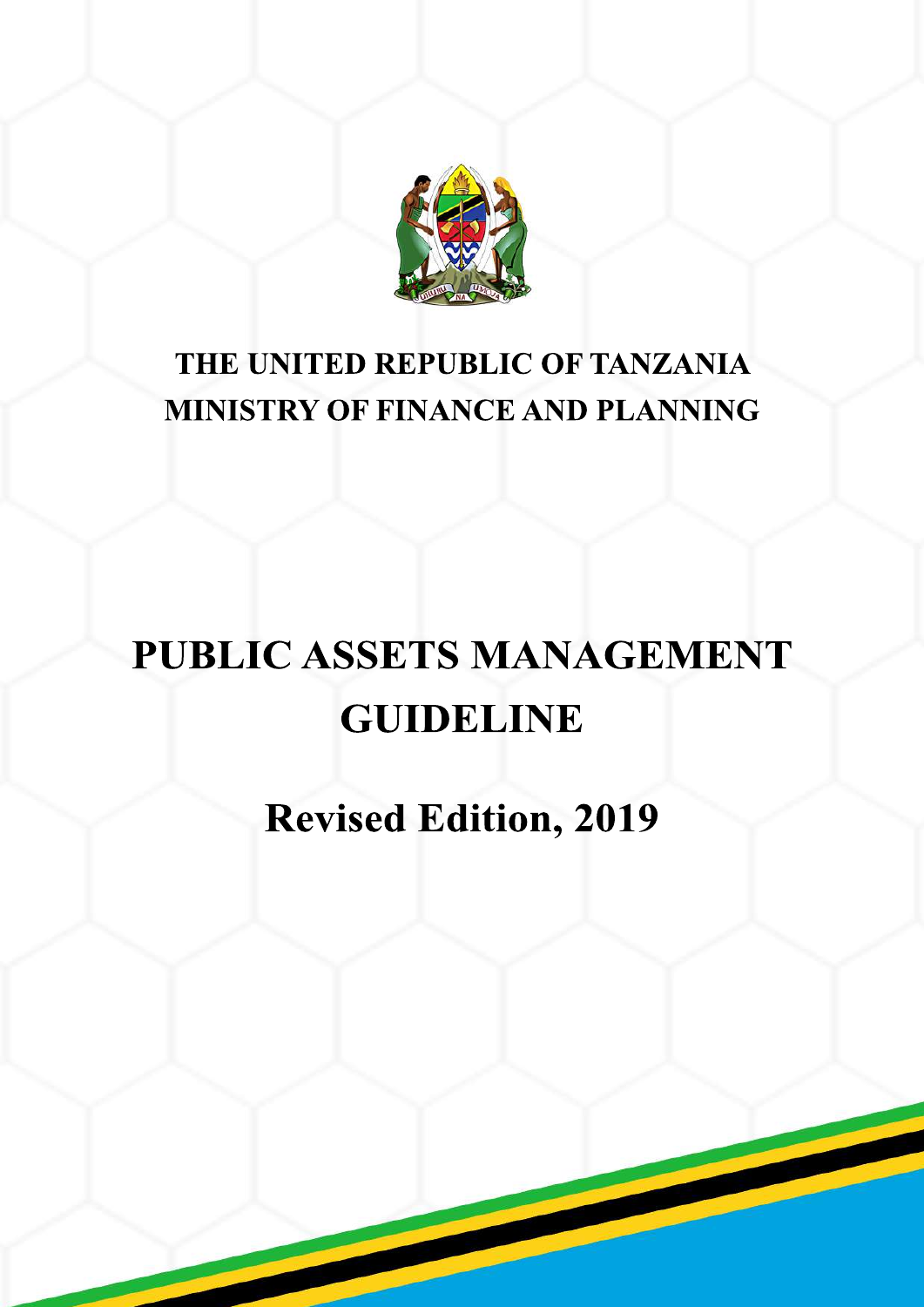# PUBLIC ASSETS MANAGEMENT GUIDELINE

Revised Edition, 2019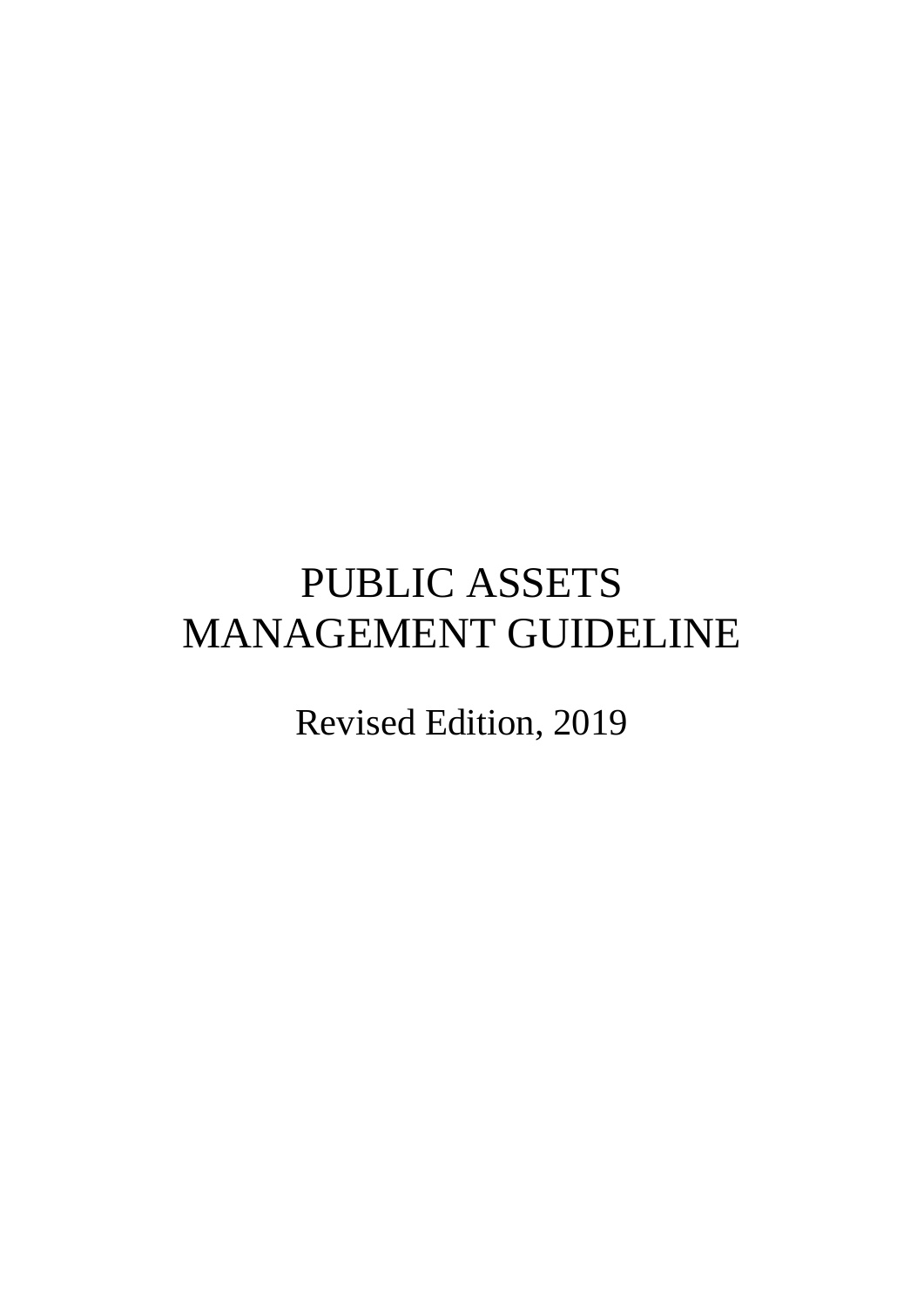#### **Table of Contents**

|      | VISION, MISSION AND ASSETS GUIDELINE STATEMENT xi           |
|------|-------------------------------------------------------------|
| 1.   |                                                             |
| 2.   |                                                             |
| 3.   |                                                             |
| 4.   |                                                             |
| 5.   | ASSETS MANAGEMENT STANDARDS 2                               |
| 6.   |                                                             |
|      |                                                             |
|      |                                                             |
| 6.3. |                                                             |
| 6.4. |                                                             |
| 6.5. |                                                             |
|      | 6.6. Role of Director of Administration and Human Resources |
|      | 6.7. Role of Head/In-charge of Division/Unit or Section 8   |
|      |                                                             |
| 7.   |                                                             |
| 8.   |                                                             |
| 9.   |                                                             |
| 10.  |                                                             |
| 11.  |                                                             |
| 12.  |                                                             |
|      |                                                             |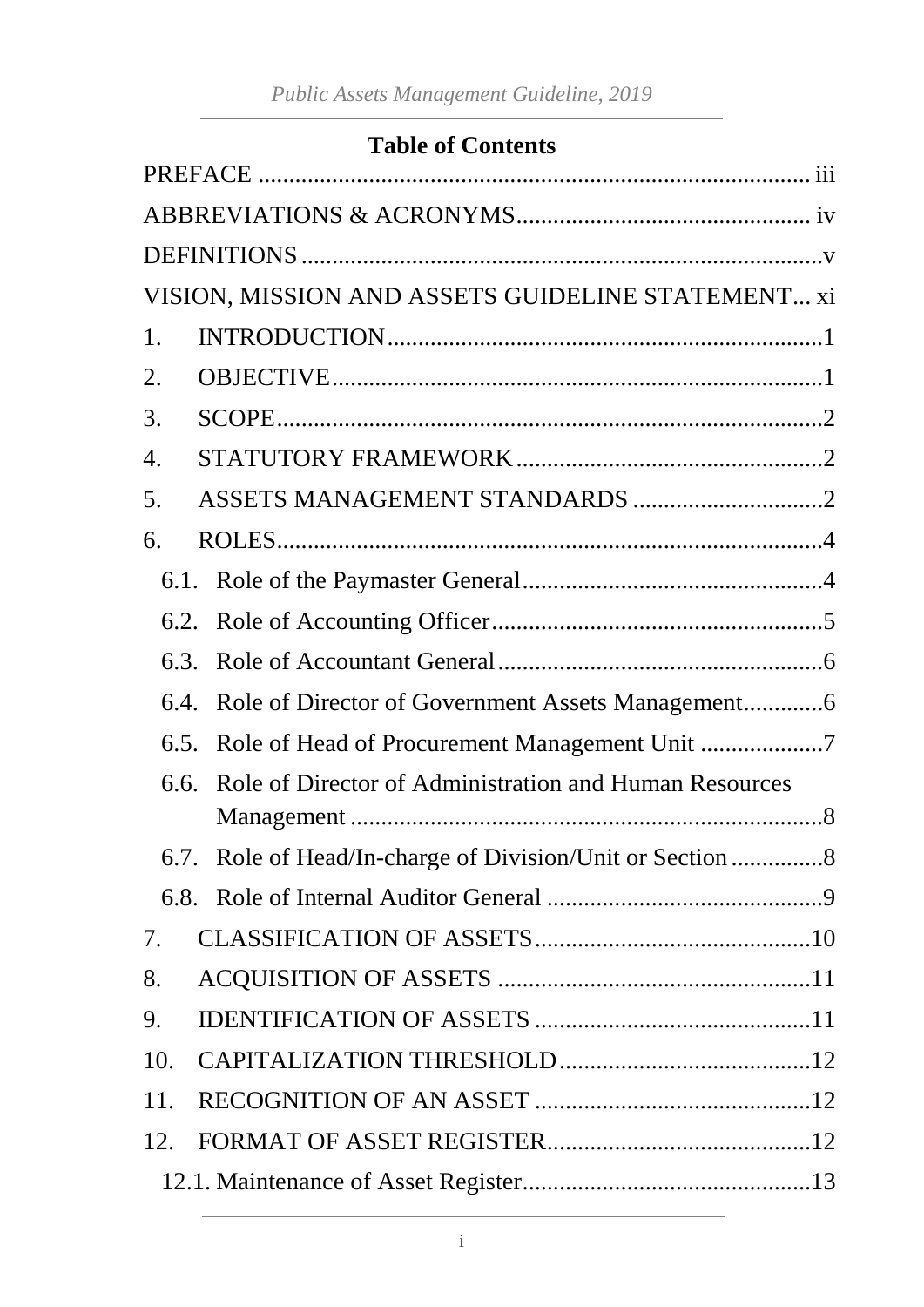| 13. |                                      |
|-----|--------------------------------------|
| 14. |                                      |
| 15. | MANAGEMENT OF HERITAGE ASSETS 14     |
| 16. |                                      |
| 17. |                                      |
|     |                                      |
|     |                                      |
|     |                                      |
|     |                                      |
|     |                                      |
| 18. |                                      |
| 19. |                                      |
| 20. |                                      |
| 21. |                                      |
| 22. |                                      |
| 23. |                                      |
| 24. |                                      |
| 25. |                                      |
| 26. |                                      |
| 27. | MANAGEMENT OF STRONGROOMS, SAFES AND |
|     |                                      |
| 28. |                                      |
| 29. |                                      |
|     |                                      |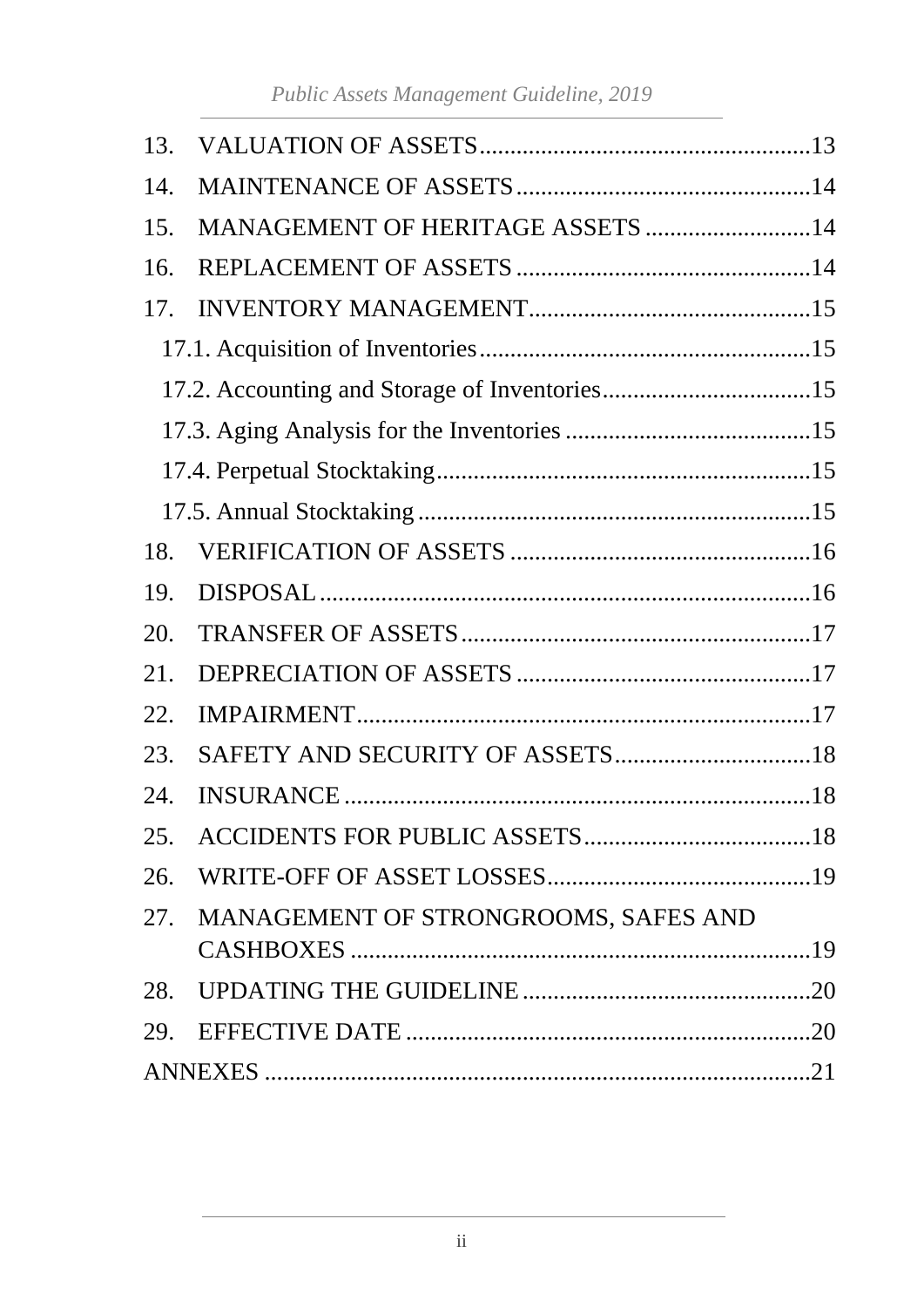#### <span id="page-4-0"></span>**PREFACE**

The Public Assets Management Guideline 2019 is an outcome of periodical evaluation of Government Assets Guideline 2012 which has been used to manage assets in Central and Local Government Authorities. Hencewith, Government Assets Guideline 2012 is amended to address policy, legal, regulatory, operational and technological challenges that arising in the course of managing public assets. These challenges have been unfolded following extensive consultations and much deliberation amongst actors and stakeholders within the public sector. The Public Assets Management Guideline 2019 repeals the Government Assets Guideline 2012 in order to make better provisions for the more effective management of public assets.

Therefore, Ministry of Finance and Planning wishes to acknowledge contributions of all actors and stakeholders who made this work possible. The implementation of this guideline foresees the best opportunity in bringing about accountability and responsibility in managing public assets.

Doto M. James, Paymaster General, **30th April, 2019, Dodoma, Tanzania.**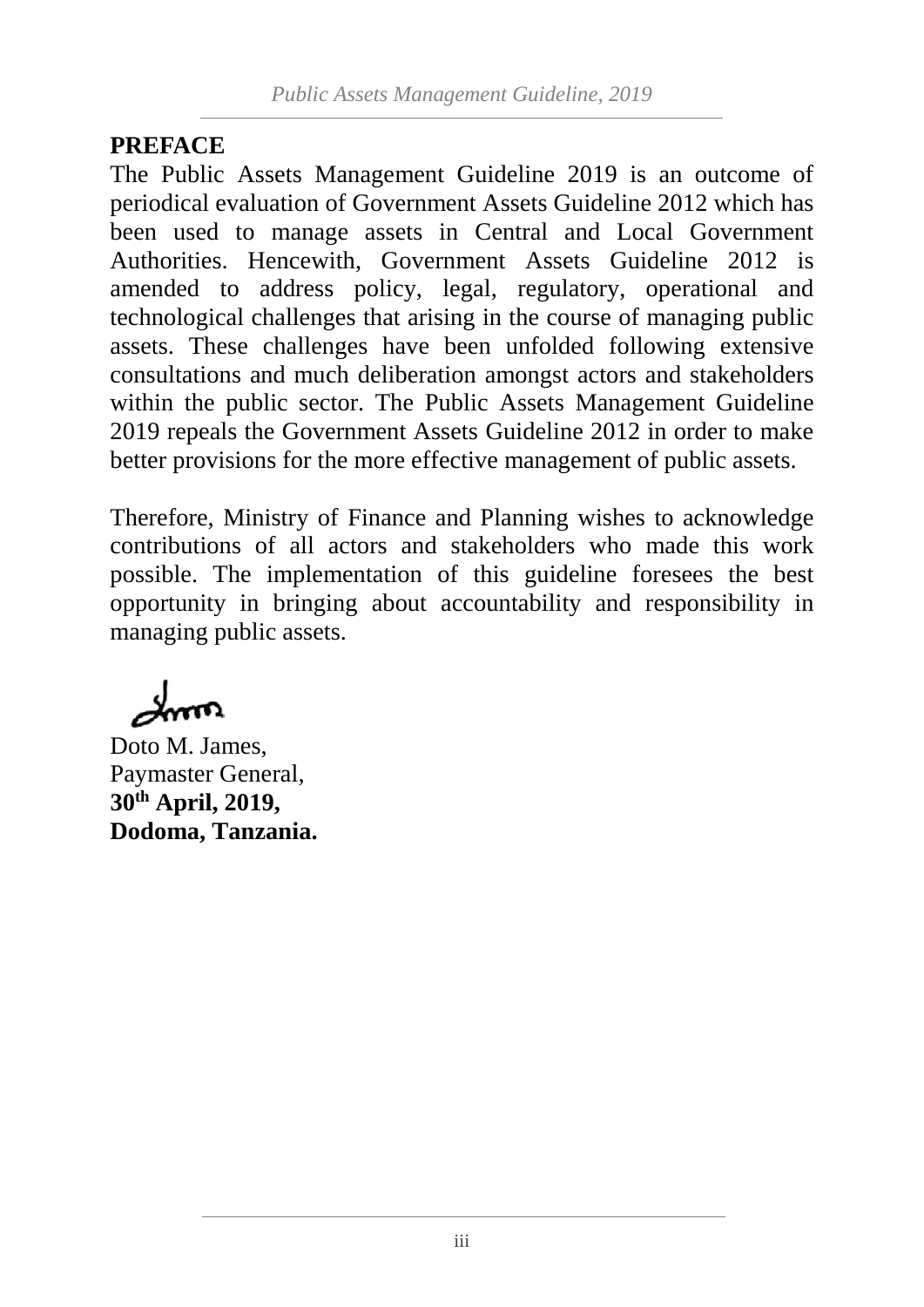# <span id="page-5-0"></span>**ABBREVIATIONS & ACRONYMS**

| AO           | Accounting officer                                      |  |  |  |  |  |  |  |  |  |
|--------------|---------------------------------------------------------|--|--|--|--|--|--|--|--|--|
| CAG          | <b>Controller and Auditor General</b>                   |  |  |  |  |  |  |  |  |  |
| <b>DAHRM</b> | Director of Administration and Human Resources          |  |  |  |  |  |  |  |  |  |
|              | Management                                              |  |  |  |  |  |  |  |  |  |
| <b>DGAM</b>  | Director for Government Assets Management               |  |  |  |  |  |  |  |  |  |
| <b>GAAP</b>  | <b>Generally Accepted Accounting Practice</b>           |  |  |  |  |  |  |  |  |  |
| <b>GAMD</b>  | <b>Government Assets Management Division</b>            |  |  |  |  |  |  |  |  |  |
| <b>GAVP</b>  | <b>Generally Accepted Valuation Principles</b>          |  |  |  |  |  |  |  |  |  |
| <b>IAG</b>   | <b>Internal Auditor General</b>                         |  |  |  |  |  |  |  |  |  |
| <b>IAS</b>   | <b>International Accounting Standards</b>               |  |  |  |  |  |  |  |  |  |
| <b>IASB</b>  | <b>International Accounting Standards Board</b>         |  |  |  |  |  |  |  |  |  |
| <b>IPSAS</b> | <b>International Public Sector Accounting Standards</b> |  |  |  |  |  |  |  |  |  |
| <b>IFRS</b>  | <b>International Financial Reporting Standards</b>      |  |  |  |  |  |  |  |  |  |
| <b>IVS</b>   | <b>International Valuation Standards</b>                |  |  |  |  |  |  |  |  |  |
| <b>IVSC</b>  | International Valuation Standards Committee, 2007       |  |  |  |  |  |  |  |  |  |
| <b>ISO</b>   | International Organization for Standardization          |  |  |  |  |  |  |  |  |  |
| <b>LAAC</b>  | <b>Local Authorities Accounts Committee</b>             |  |  |  |  |  |  |  |  |  |
| <b>LGA</b>   | <b>Local Government Authority</b>                       |  |  |  |  |  |  |  |  |  |
| <b>MDA</b>   | Ministries, Departments and Agencies                    |  |  |  |  |  |  |  |  |  |
| <b>PAC</b>   | <b>Public Accounts Committee</b>                        |  |  |  |  |  |  |  |  |  |
| PFA          | Public Finance Act of 2001, Cap 348                     |  |  |  |  |  |  |  |  |  |
| <b>PMG</b>   | <b>Paymaster General</b>                                |  |  |  |  |  |  |  |  |  |
| <b>PMU</b>   | <b>Procurement Management Unit</b>                      |  |  |  |  |  |  |  |  |  |
| <b>PPA</b>   | Public Procurement Act of 2011, Cap 410                 |  |  |  |  |  |  |  |  |  |
| <b>PPE</b>   | Property, Plant and Equipment                           |  |  |  |  |  |  |  |  |  |
| <b>REL</b>   | Remaining Economic Life                                 |  |  |  |  |  |  |  |  |  |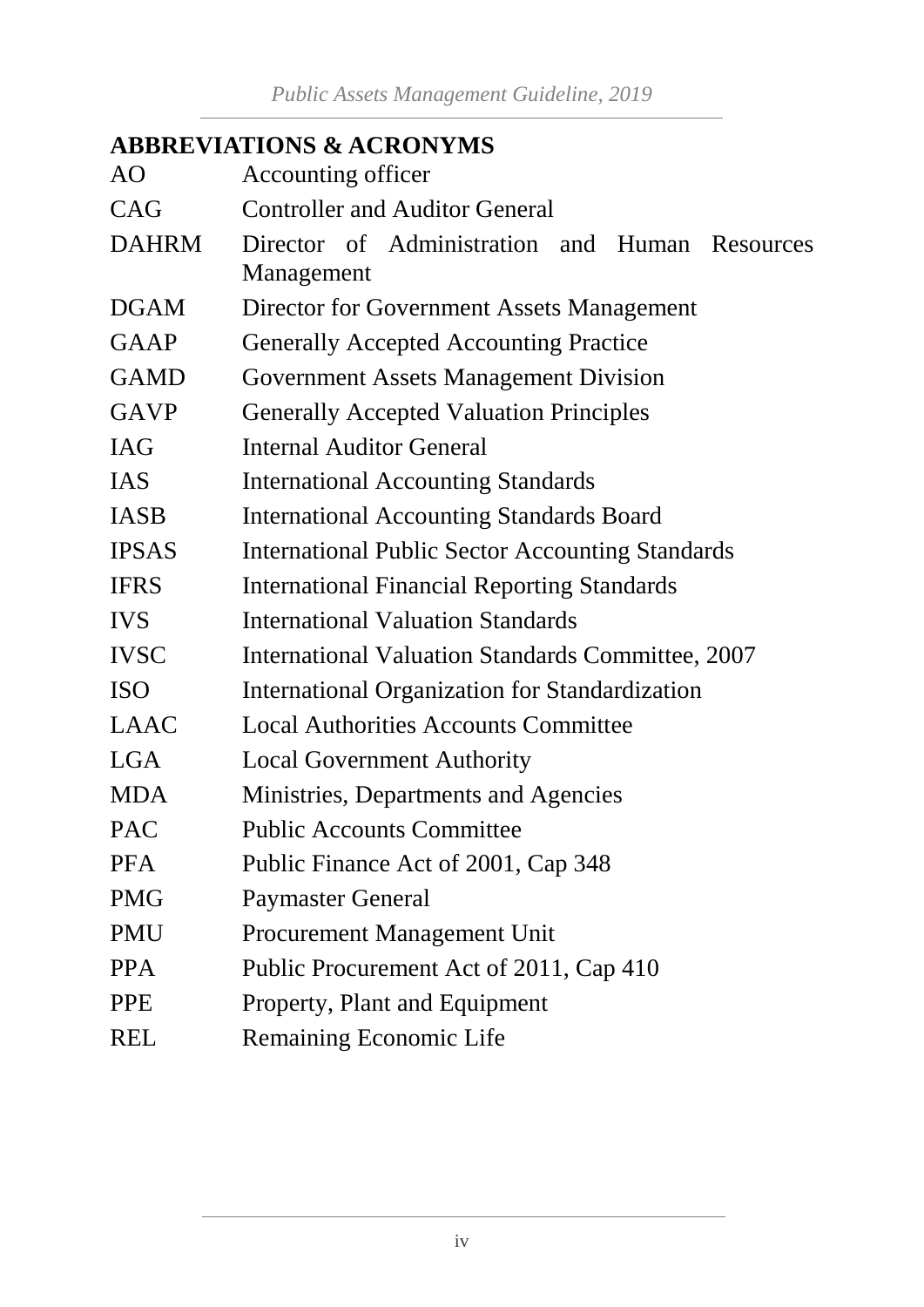#### <span id="page-6-0"></span>**DEFINITIONS**

**An Asset** is an item, thing or entity that has potential or actual value to an organization. The value will vary between different organizations and their stakeholders, and can be tangible, financial or non-financial (International Standard for Physical Asset Management - ISO55000). *It is a resource with economic value that an individual, corporation or country owns or control with expectation that it will provide a future benefit*. Assets are reported on a balance sheet and are bought or created to increase organization's value or benefit the organization's operations.

**Assets Register** means a data source that records information on individual assets of a certain value. Information may include the assets' location, condition, utilization and ownership details, as well as the value and depreciation of the asset and its major components.

**Amortization** is applicable to land and intangible assets and shall refer to as the process of expensing the cost over the projected life of those assets.

**Asset Valuation** means a process in which the value of an interest in property (asset) is assessed by the Valuer (The Valuation and Valuers Registration Act of 2016, Cap 138).

**Acquisition date** is the date on which the asset was acquired for the first time.

**Accountant General** is the officer under the Permanent Secretary Treasury who is appointed in accordance with Section 7 (1) of the Public Finance Act of 2001, Cap 348.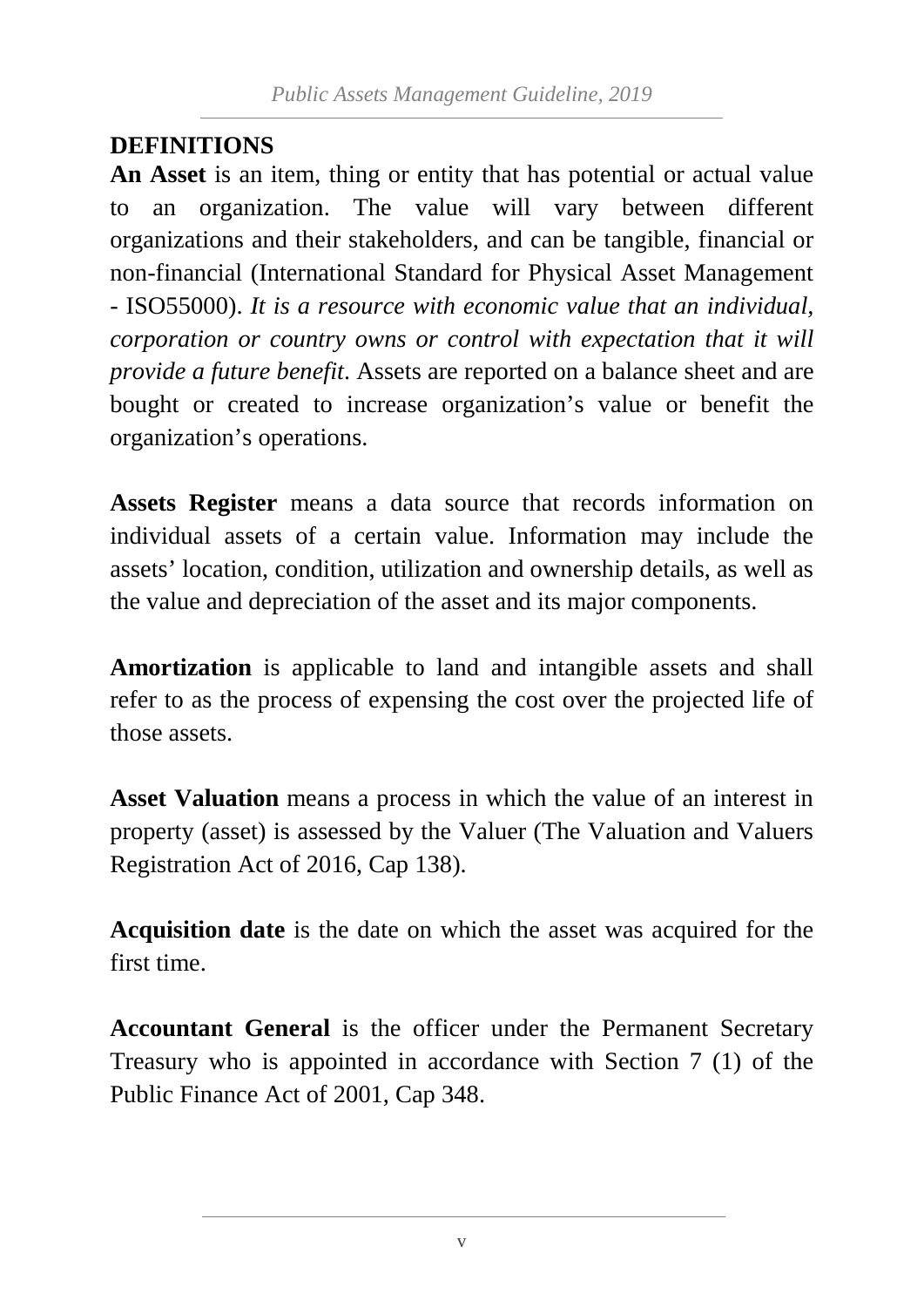**Accounting Officer** is any officer appointed by the Paymaster General and charged with the duty of accounting for service in respect of which money have been appropriated by the National Assembly or any person to whom issues are made from the consolidated fund.

**Assets Verification** is an auditing process in which the actual existence of assets appearing in the records is confirmed.

**Carrying amount** is the amount at which an asset is recognized in the statement of financial position after deducting any accumulated depreciation and accumulated impairment losses thereon.

**Capitalization Threshold** is the value above which assets are treated as capital assets and entered into an asset register from which reporting in the financial statements (specifically the Statement of Financial Position) is extracted.

**Cost** is the amount required to create or produce the good or service. When that good or service has been completed, its cost is a fact. Price is related to cost because the price paid for a good or service becomes its cost to the buyer.

**Default in-service date-** it shows the default placed in-service date used by all books on which the asset appears. The placed in-service date that is on the books is used for posting.

**Depreciation** is the systematic allocation of the depreciable amount of an asset over its useful life to the income statement **OR** is the measure of wearing out, consumption or other losses of value whether arising from use, abuse, lapse of time or obsolescence through technology or market changes.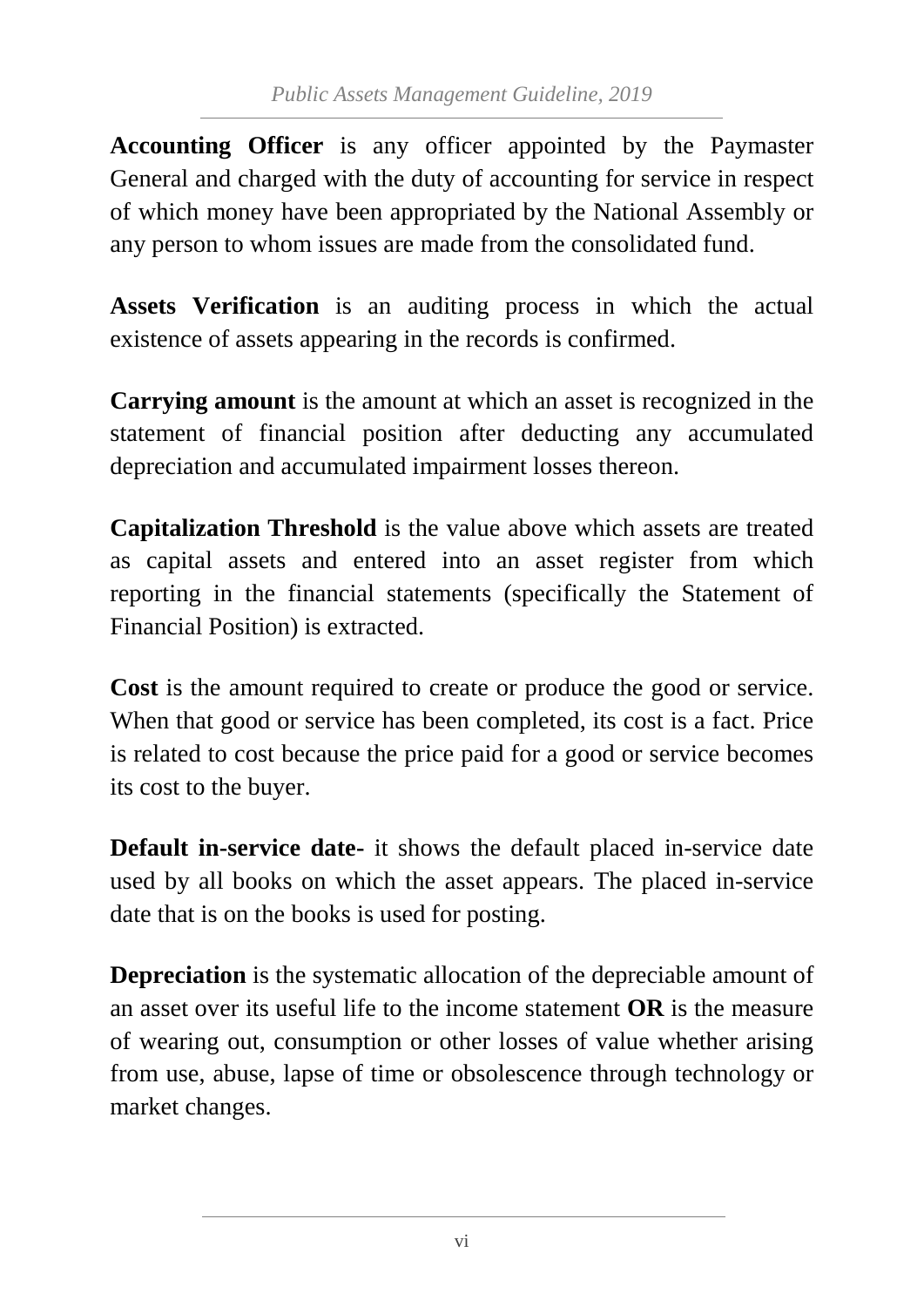**Depreciable amount of an asset** is the cost of the asset less the residual value of the asset.

**Director of Government Assets Management Division** is the officer appointed by the Permanent Secretary Treasury and the paymaster General, charged with the duty of managing public assets.

**Economic Life** refers to the expected period of time over which an asset is to be economically used **OR** the estimated total service, expressed in terms of production units that is expected to be economically obtained from the asset when employed in the business of an entity.

**Fair value** – is the amount of which an asset could be exchanged or a liability settled, between knowledgeable, willing parties in an arm's length transaction.

**Heritage Assets** – are defined as assets with cultural, environmental or historical significance in accordance with written laws of the land.

**Immovable asset** is an object or an item of property that cannot be moved without destroying or altering it. It is a property that is fixed to the earth, such as a house.

**Insurance** is a contract that exposes the insurer to identified risks of loss from events or circumstances occurring or discovered within a specified period, including death (in the case of an annuity, the survival of the annuitant), sickness, disability, property damage, injury to others and interruption of operations (IPSAS).

**Insurable value** refers to the value of an asset at which they are considered to be insured; usually subjected to provisions of related policies.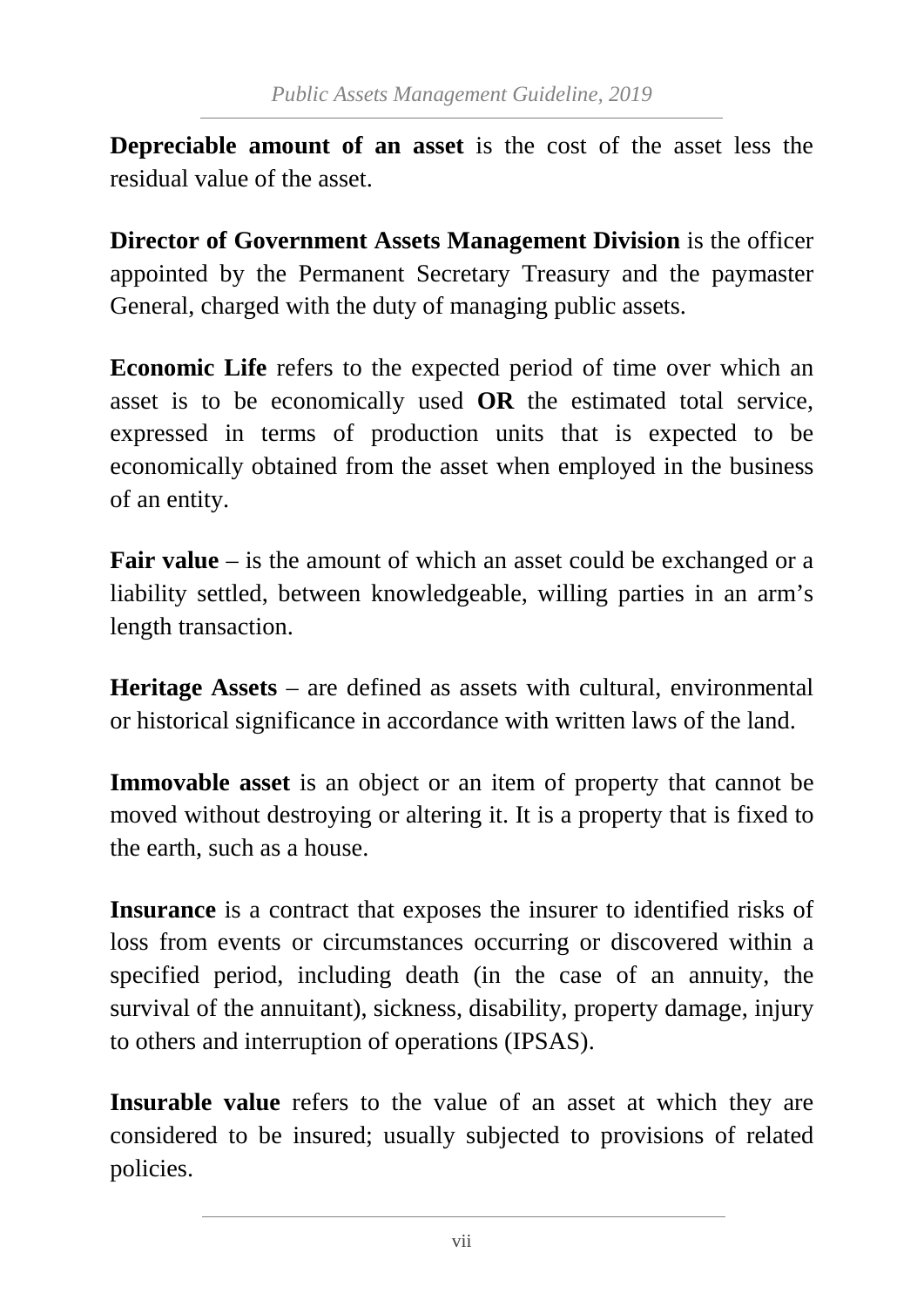**Impairment** is a loss in the future economic benefits or service potential of an asset, over and above the systematic recognition of the loss of the asset's future economic benefits or service potential through depreciation.

**Intangible assets** are trademarks, licenses and/or the legally enforceable rights associated with copyright and patents which do not have a physical form.

**Inventories** are produced assets consisting of goods which came into existence in the current period or in an earlier period, and that are held for sale, use in production, or other use at a later date.

**Market** is the environment in which goods and services are traded between buyers and sellers.

**Market Value** means the estimated amount for which an asset should exchange on the date of valuation between a willing buyer and a willing seller after proper marketing wherein the parties had each acted knowledgeably, prudently, and without compulsion.

**Movable asset** is defined as any other item that don't fall under the definition of immovable asset.

**Non-Current Assets** are assets other than the current or financial assets. In other words, these are assets which are expected to generate economic benefits over more than one year and are illiquid.

**Original in-service date** is the date asset was originally placed in service.

**Paymaster General** is the officer referred to in Section 6 (7) of the Public Finance Act of 2001, Cap 348 and vested with the power to control the issue of public money to Accounting Officers.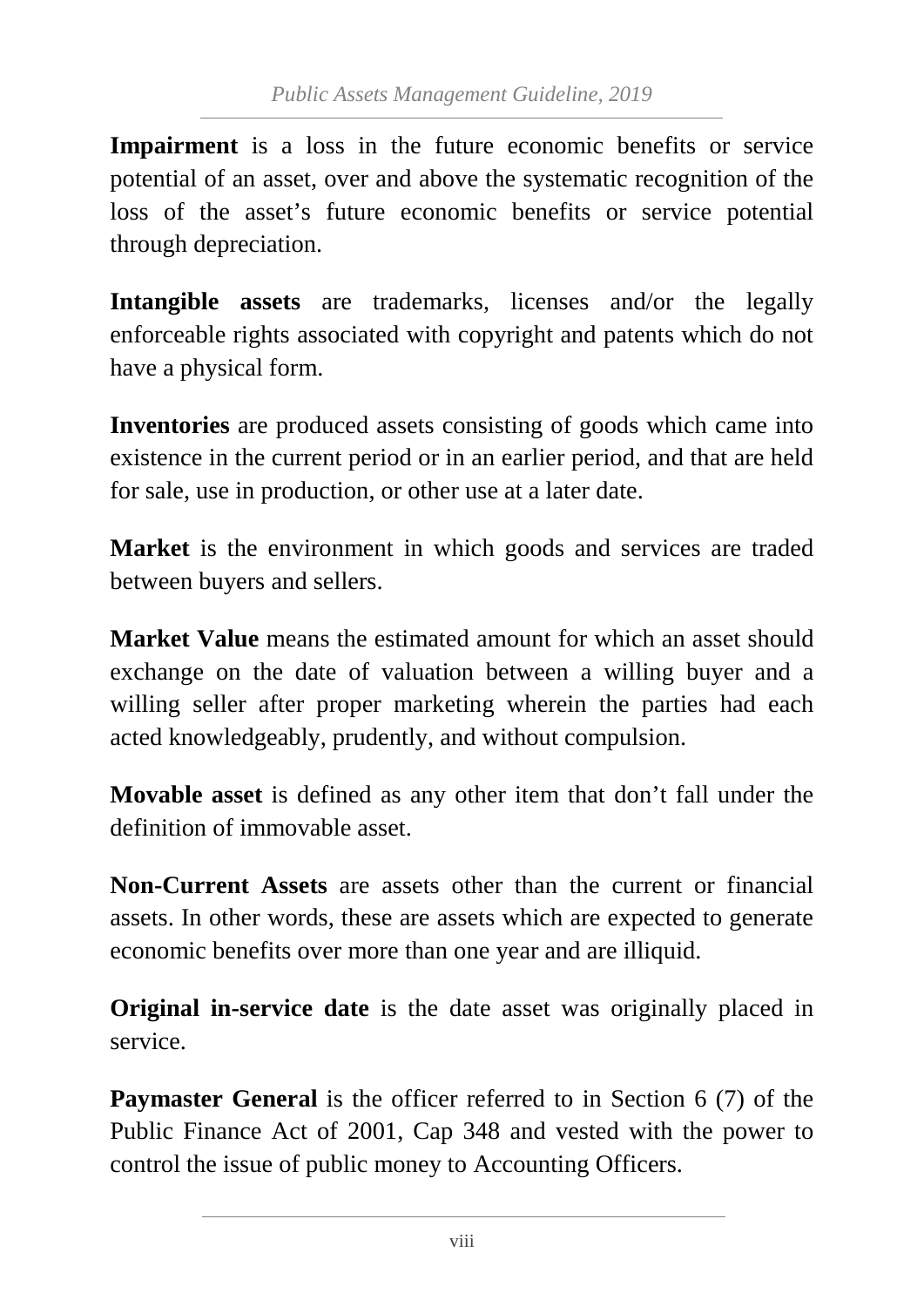**Price** is a term used for the amount asked, offered or paid for a good or service as a result of financial capabilities, motivations or special interests of a given buyer or seller, the amount paid for goods or services may be different than the value which might be ascribed to the goods or services by others. Price is factual with self-motivational factors and, generally under normal circumstances an indication of a relative value placed when traded on an open/free market.

**Property, Plant and Equipment (PPE)** are tangible assets, extricable combined with others or running singly to assist the operations of an entity, in service delivery, for rental to others, or for administrative purposes, and expected to be used for more than one financial year.

**Public Asset** refers to a resource with economic value that Public Entity owns or control with expectation that it will provide a future benefit.

**Public Entity,** for the purpose of this Guideline, is any organization established within the public service that exercise a public function.

**Recoverable Amount** is the higher of a cash-generating asset's or unit's net selling price and its value in use.

**Residual value** is the estimated amount that the Government would currently obtain from the disposal of the asset, after deducting the cost of disposal, if the assets were in the age and condition expected at the end of its useful life.

**Replacement Value** refers to the cost of acquiring an asset at current prices having utility equivalent to asset under consideration but of materials, standards and design according to prevalent market technology**.**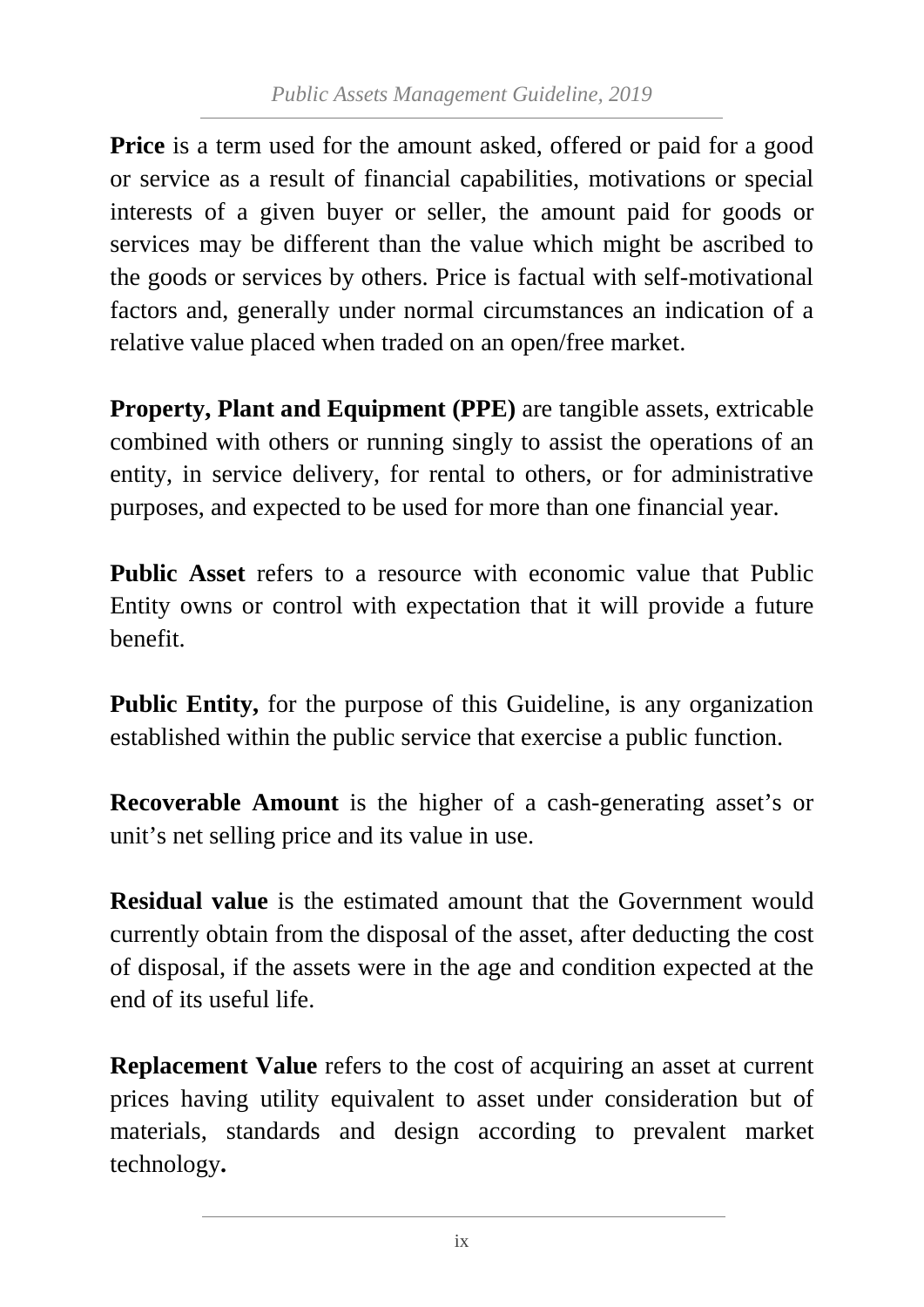**Revalued amount** refers to the fair value of an asset at the date of a revaluation less any subsequent accumulated depreciation and subsequent accumulated impairment losses.

**Special Committee** means the committee formed by the Director of Government Assets Management Division to evaluate suggested changes in this Guideline, before being approved by the Paymaster General.

**Straight line depreciation** refers to a method of providing depreciation by which assets are written off in equal annual amounts.

**Value** is an estimate of the likely price to be paid for goods and services in an exchange in open market or a measure of the economic benefits of owning those goods or services without any selfmotivational (no pull factors like black market, money laundering attractions). Value in exchange is a hypothetical price and the hypothesis on which the value estimated is determined by the valuation objectives/factors.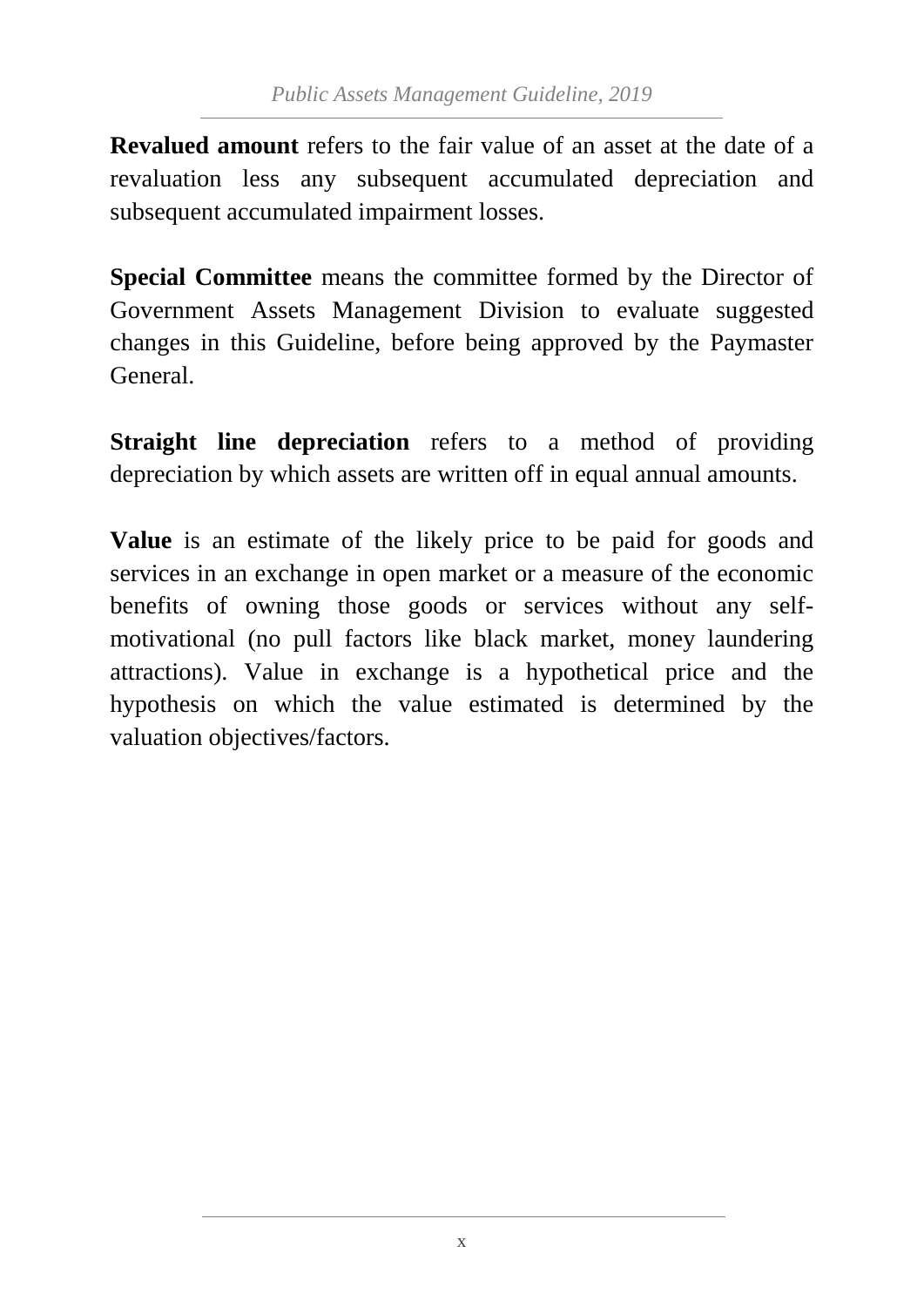#### <span id="page-12-0"></span>**VISION, MISSION AND ASSETS GUIDELINE STATEMENT**

#### **The Vision of the Ministry of Finance and Planning:**

To be a centre of excellence in managing macro-economy and financial systems for enhancing economic growth.

#### **The Mission of the Ministry of Finance and Planning:**

.

To promote economic growth and macro-economic stability through prudent economic and financial policies.

#### **Public Assets Management Guideline 2019 Statement:**

To manage public assets through monitoring the way they are acquired up to disposal in a manner that maximize the value of the assets.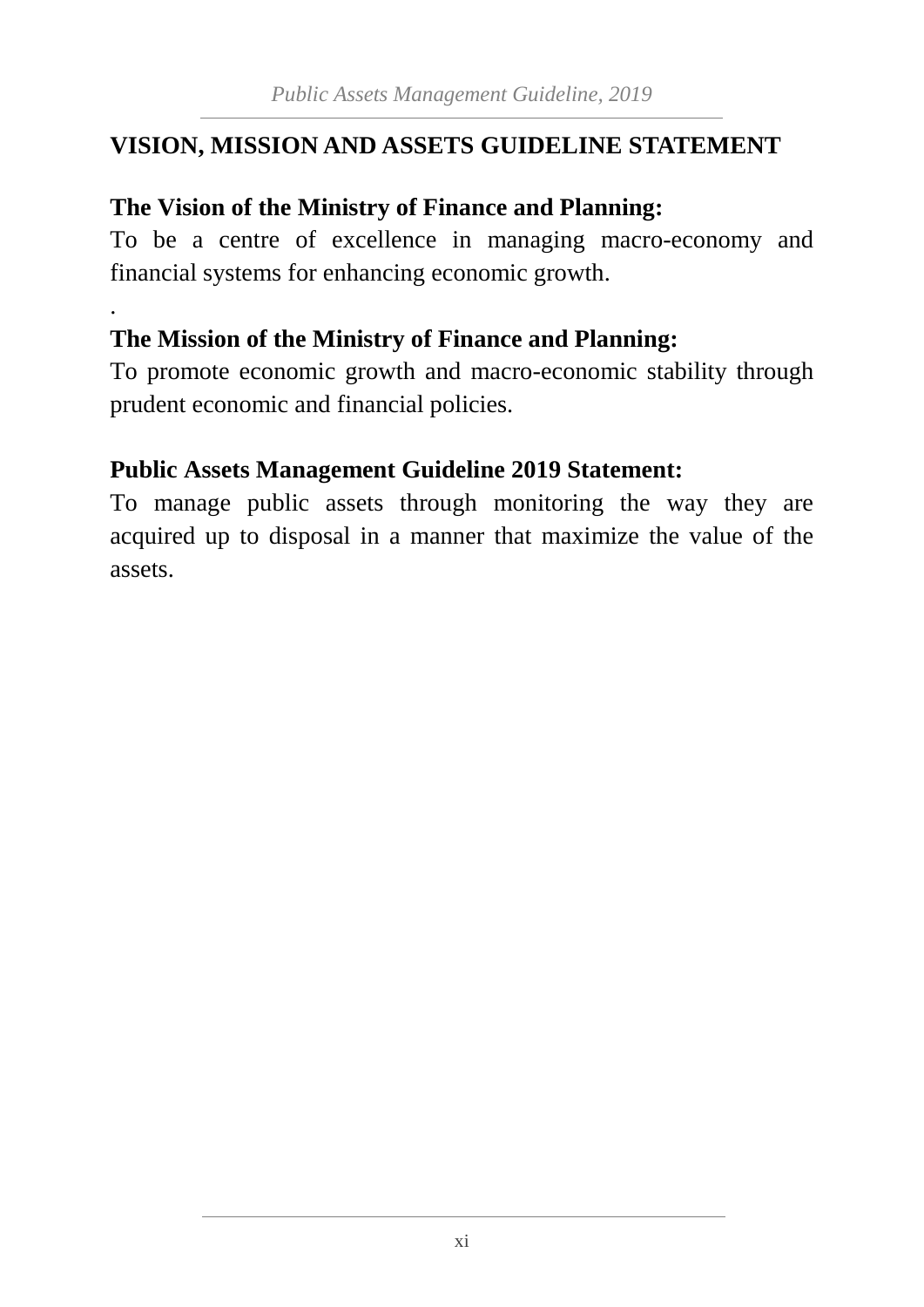#### <span id="page-13-0"></span>**1. INTRODUCTION**

The Public Assets Management Guideline 2019 is aimed at redirecting management of public assets following various challenges which continue to prevail. The existing assets management practices have not significantly contributed to the efforts of improving quality of services rendered by the Government. For example, maintenance of assets register has continued to be amongst the major challenges facing many of the Public Entities (PEs). Eventually, it has become not possible to retrieve information that would enable proper decision making to be carried out. Hence, establishing a unified and consistent set of procedures in managing public assets is the main objective of this Guideline.

The Government Assets Management Division (GAMD), through Public Assets Management Guideline 2019 has prescribes procedures for acquisition, allocation, maintenance, valuation, accounting, disposal and other activities involved in managing public assets. In addition, through this Guideline the Government shall be able to monitor and evaluate its assets portfolios and react accordingly.

## <span id="page-13-1"></span>**2. OBJECTIVE**

The general objective of this Public Assets Management Guideline 2019 is to establish a unified and consistent set of procedures in managing public assets during the course of service delivery. The Specific objectives of the guideline are; -

- i. To indicate responsible actors involved and their roles and responsibilities for managing public assets,
- ii. To establish accountability and transparency when managing public assets,
- iii. To set controls through clear and comprehensible instructions
- iv. To harmonize local assets management practices with agreed international standards.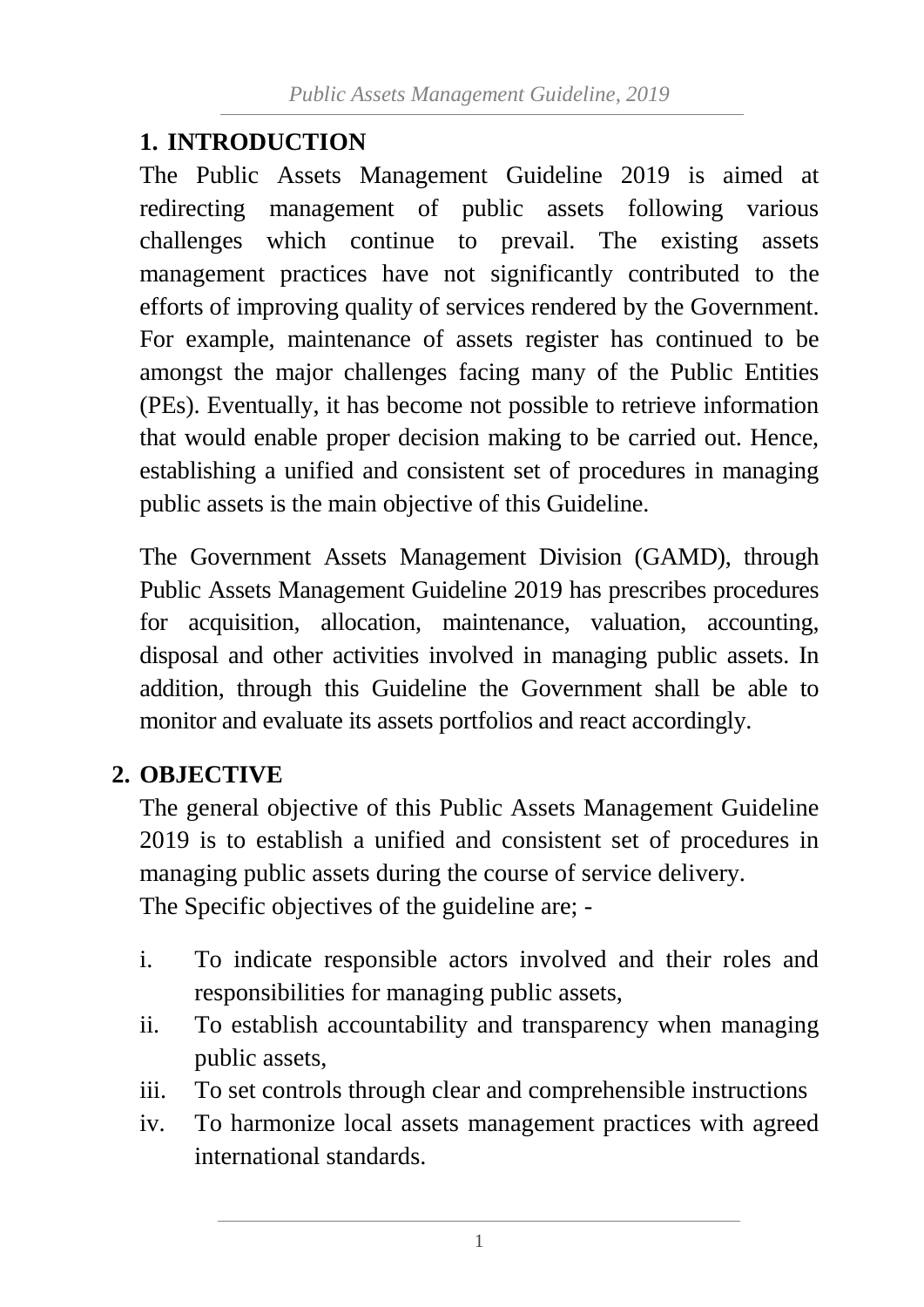#### <span id="page-14-0"></span>**3. SCOPE**

This Public Assets Management Guideline 2019 covers organizations which operate in Central Government, Local Government Authorities and Parastatals. The Donors' funded and Public – Private Partnership projects shall also be covered.

## <span id="page-14-1"></span>**4. STATUTORY FRAMEWORK**

Amongst the statutes governing assets management in Tanzania are:

- i. The Constitution of the United Republic of Tanzania
- ii. The Public Finance Act of 2001, Cap 348.
- iii. The Public Procurement Act of 2011, Cap 410.
- iv. Local Government Finance Act of 1982, Cap 290
- v. Forest Act of 2002, Cap 323
- vi. Wildlife Conservation Act of 2009, Cap 283
- vii. Land Act of 1999, Cap 113
- viii. Valuation and Valuers Registration Act of 2016, Cap 138
	- ix. Standing Orders, 2009
	- x. And any other relevant Legislations

#### <span id="page-14-2"></span>**5. ASSETS MANAGEMENT STANDARDS**

These standards shall include ISO55000, International Valuation Standards (IVS), International Public Sector Accounting Standards (IPSAS) and International Financial Reporting Standards (IFRS). The overall management systems and procedures employed in maintaining assets and related information shall comply with relevant standards.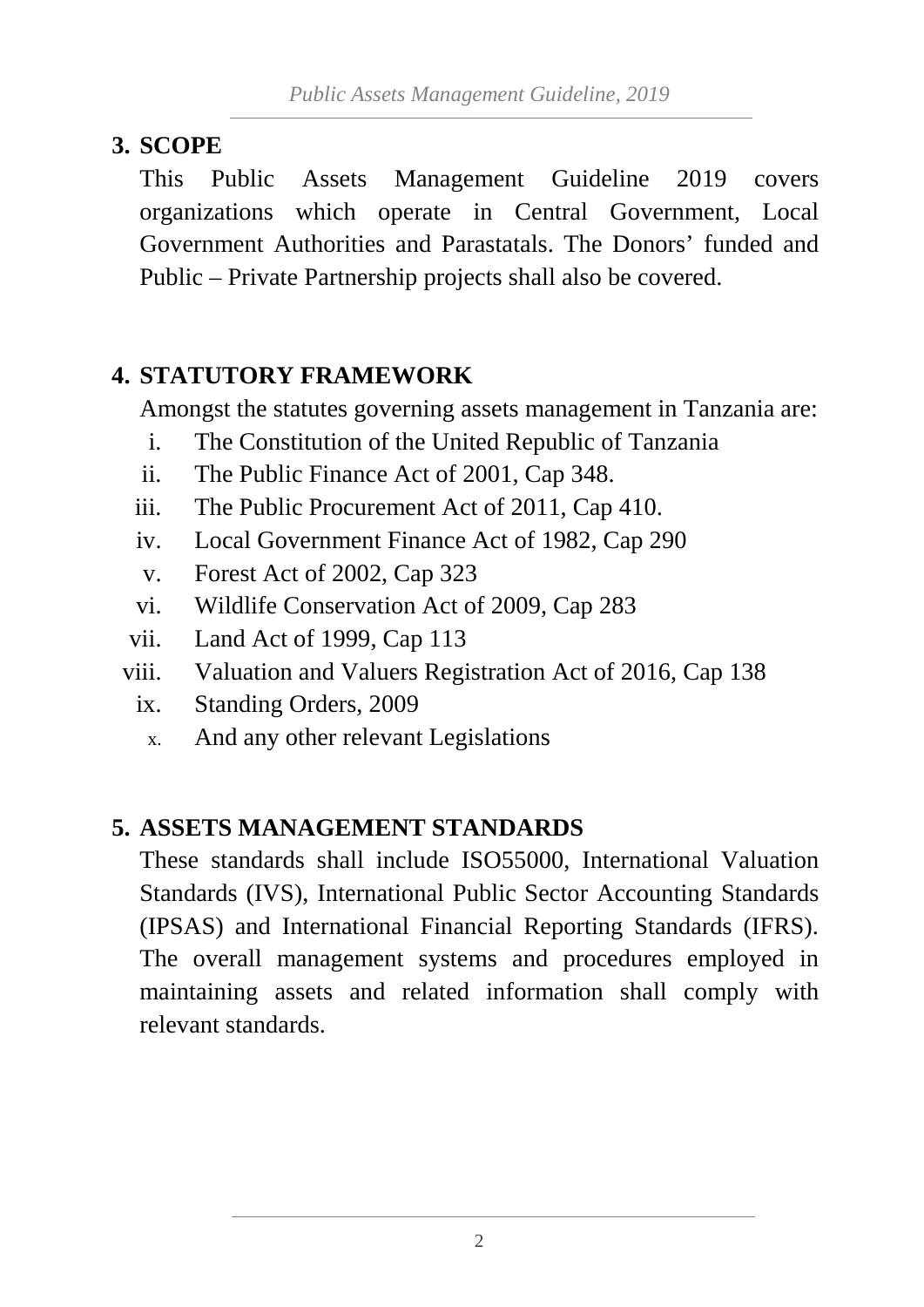The standards are; -

- i. IPSAS 1 Presentation of financial statements
- ii. IPSAS 2 Cash flow statement
- iii. IPSAS 3 Accounting policies, changing in accounting estimates and errors
- iv. IPSAS 17 Property, Plant and Equipment
- v. IPSAS 21 Impairment of non-cash-generated assets
- vi. IPSAS 22 Disclosure of information and financial statement
- vii. IPSAS 11 Construction contract
- viii. IPSAS 12 Inventories
	- ix. IPSAS 16 Investment Property
	- x. IPSAS 27 Agriculture
	- xi. IPSAS 32 Service Concession Arrangements: Grantor
- xii. IVS 105 Valuation Approaches & Methods
- xiii. IVS 210 Intangible Assets
- xiv. IVS 300 Plant & Equipment
- xv. IVS 410 Development Property
- xvi. ISO55000 Overview of Assets Management
- xvii. ISO550001 Specification requirement and integration of effective management
- xviii. ISO550002 Guidance in implementation of Assets Management System
	- xix. Non-Current Assets Held for Sale and Discontinued Operations
	- xx. And any other standard which might be relevant for the purpose of Government assets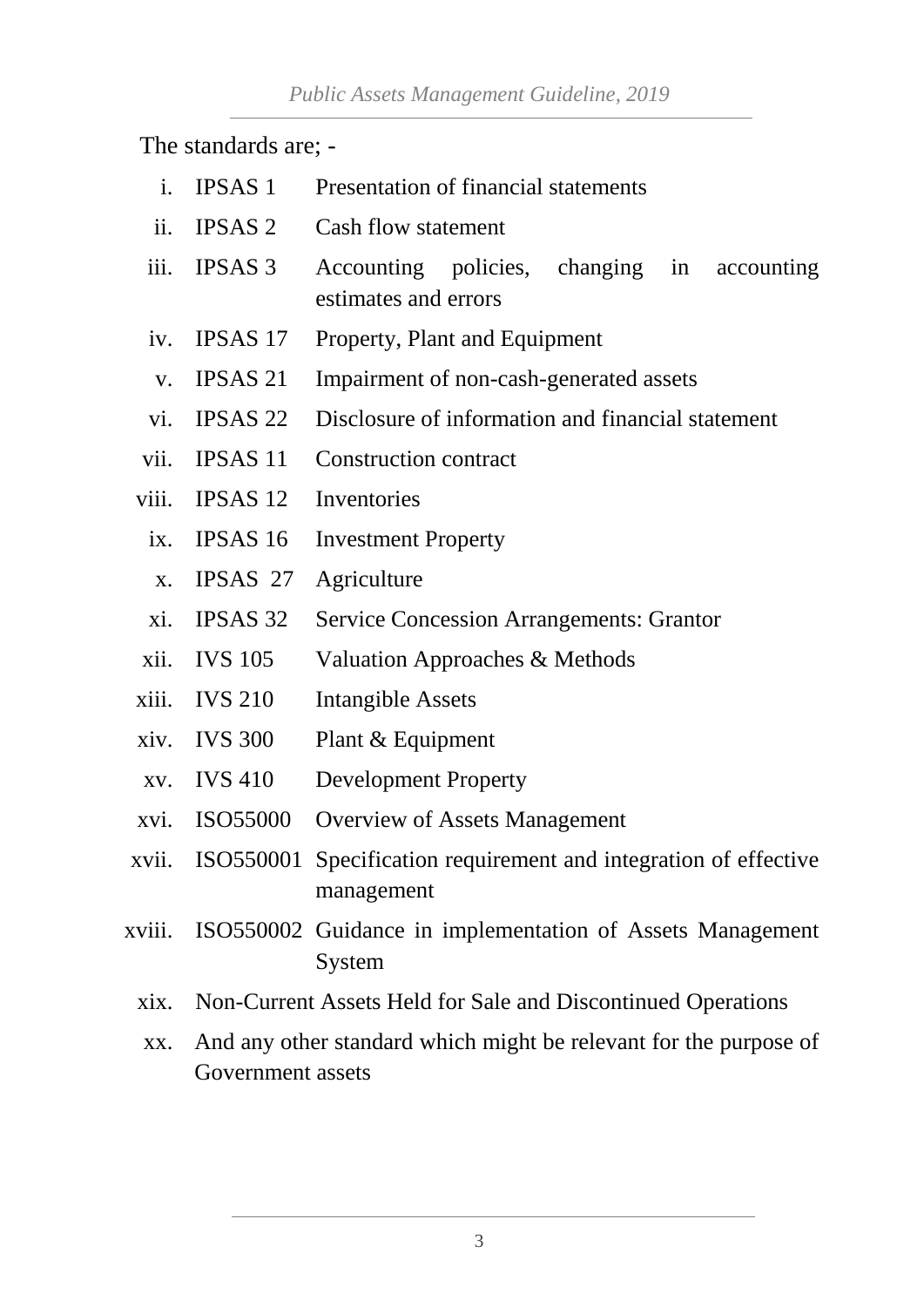#### <span id="page-16-0"></span>**6. ROLES**

The assets management in public sector has different actors with different power and authority in managing public assets. These actors have been assigned with roles and responsibilities for proper management of public assets. The following are roles and responsibilities;

#### <span id="page-16-1"></span>**6.1. Role of the Paymaster General**

The Paymaster General is the principal custodian of all public assets, and shall; -

- i. Instruct any Accounting Officer or an entity that manages public assets to provide assets information as considered necessary to do so;
- ii. Assign GAMD to inspect assets in a particular public office for the purpose of monitoring compliance to provisions of the Public Finance Act 2001;
- iii. Authorize transfers of public assets from one Accounting Officer to another and all cross-border transfers of public assets;
- iv. Authorize disposal of public assets in all public entities;
- v. Authorize acquisition and disposal of public assets of extreme values unless decided otherwise; and
- vi. Decide on accounting and utilization of forfeited assets.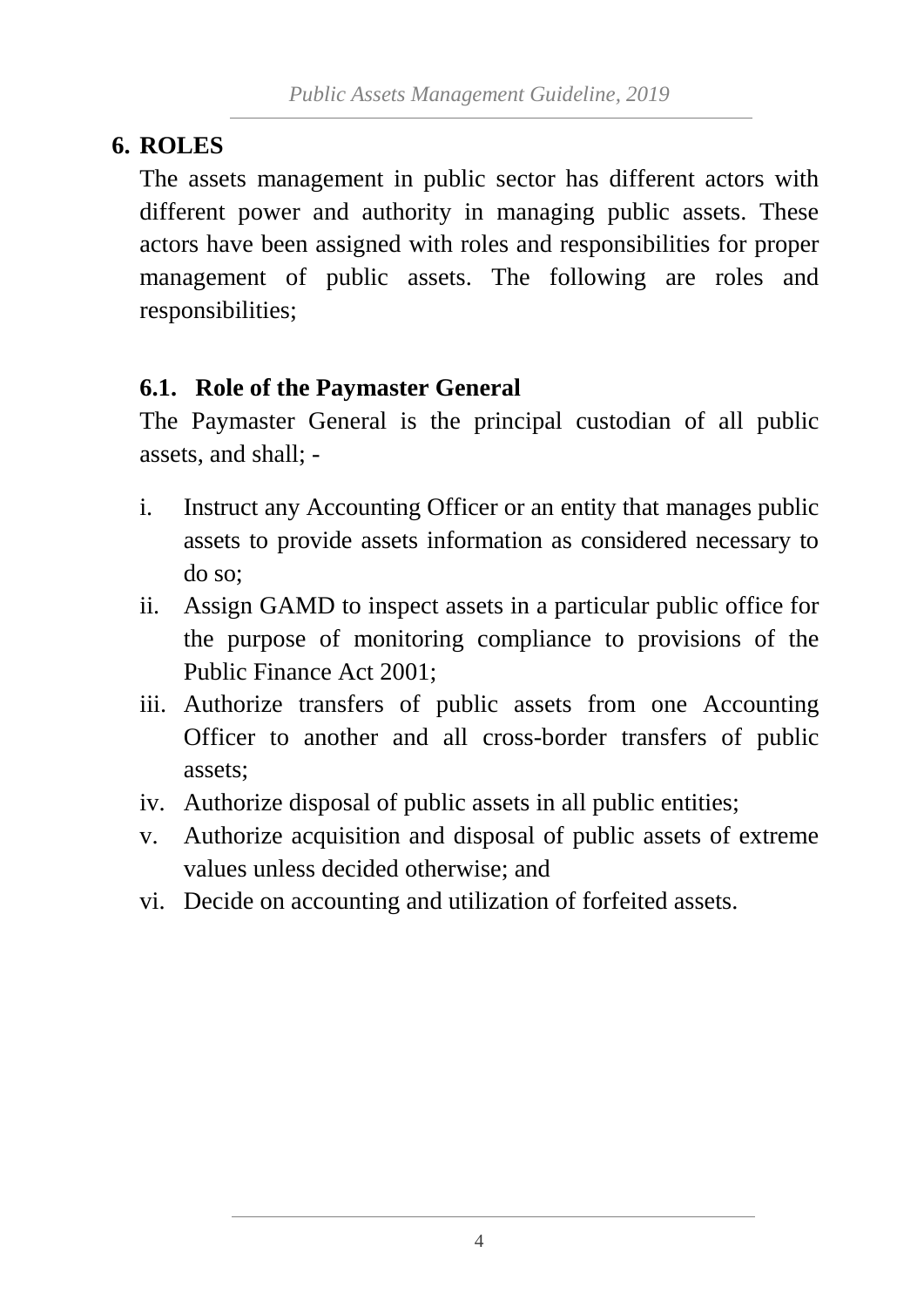#### <span id="page-17-0"></span>**6.2. Role of Accounting Officer**

The Accounting Officer is the custodian of all public assets on behalf of the Paymaster General in a particular vote, and shall; -

- i. Adhere to assets acquisition and disposal procedures as stipulated in Public Finance Act of 2001 Cap 348, Public Procurement Act of 2011 Cap 410 and other applicable legislation (s);
- ii. Provide both hard and soft copy of an asset register to facilitate verification of assets and related information;
- iii. Introduce and implement proper internal control systems in managing public assets;
- iv. Account for assets in accordance with applicable standards;
- v. Update the assets registers;
- vi. Submit assets statement to PMG for certification by GAMD before preparing the final accounts;
- vii. Inform the PMG in writing any material change in operations which may demand a change in the format of assets register by GAMD;
- viii. Inform the Paymaster General on obsolescence, losses, transfers and any changes of status occurring to public assets for further action;
- ix. Seek approval from the PMG on disposal of public assets;
- x. Authorize transfers of assets within the public entity;
- xi. Prepare replacement plan of assets after conducting internal survey to determine usefulness of assets;
- xii. Appoint an officer with relevant knowledge to manage assets of the public entity; and
- xiii. Adhere to the Public Assets Management Guideline 2019.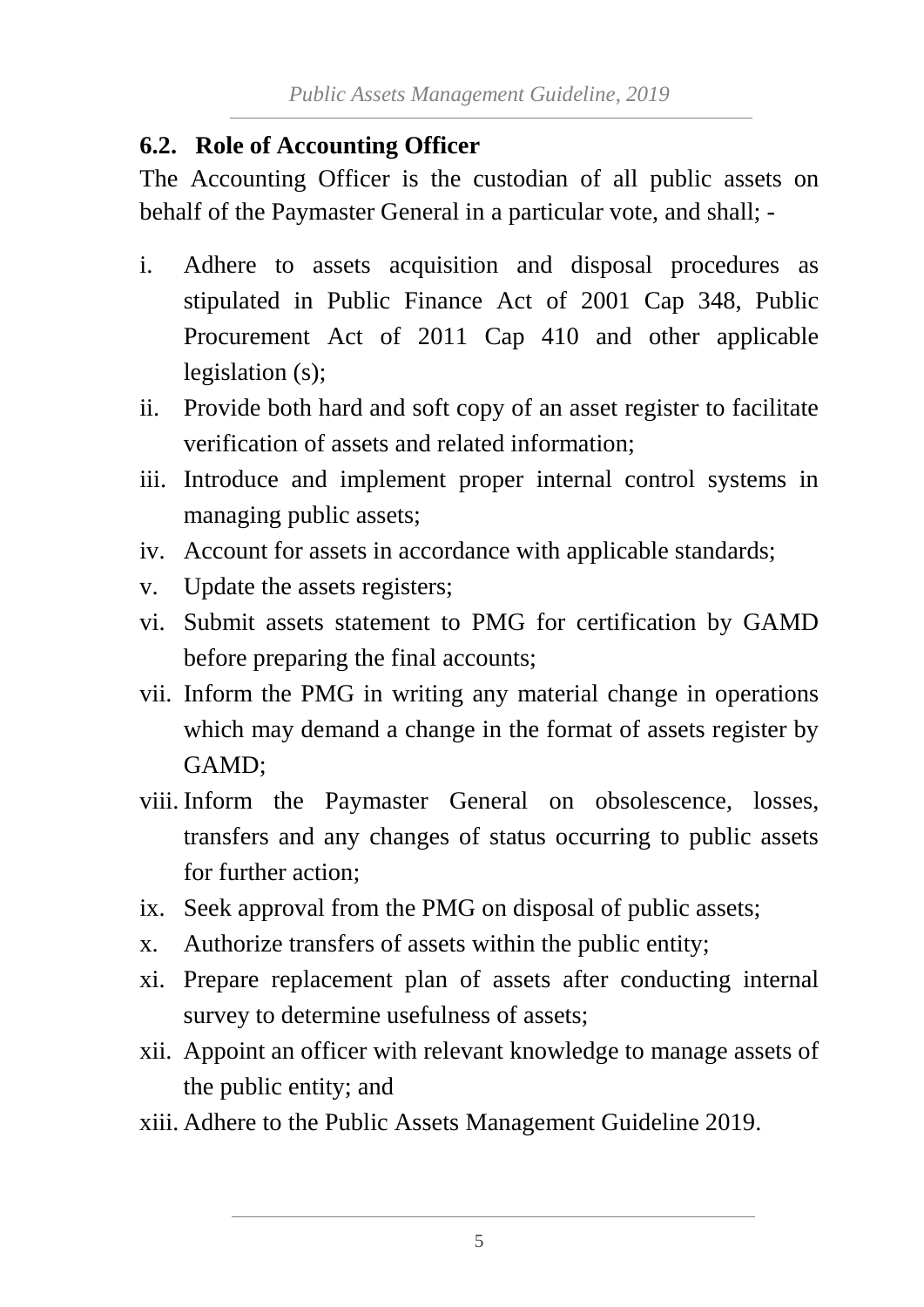#### <span id="page-18-0"></span>**6.3. Role of Accountant General**

The Accountant General is the principal adviser of Paymaster General on matters relating to accounts and financial management, and shall; -

- i. Observe compliance to disclosure requirements of non-current assets as prescribed by International Accounting Standards Board;
- ii. Consolidate assets statements from public entities when finalizing the financial accounts;
- iii. Collect and account for proceeds obtained from the disposal of assets in liaison with GAMD; and
- iv. Present the financial position of the Government at a particular time period.

#### <span id="page-18-1"></span>**6.4. Role of Director of Government Assets Management**

The Director of Government Assets Management is the principal adviser of Paymaster General on matters relating to assets management, and shall; -

- i. Advise PMG on formulation and review of guideline and various directives for proper management of assets;
- ii. Maintain the centralized assets register;
- iii. Authorize updating of assets register following periodic verification of assets;
- iv. Conduct physical verification of assets in public entities;
- v. Determine the identification system for public assets;
- vi. Provide classification structure for public assets in accordance with International Standards;
- vii. Observe that assets are disposed-off in accordance with the policies, legislations and regulations;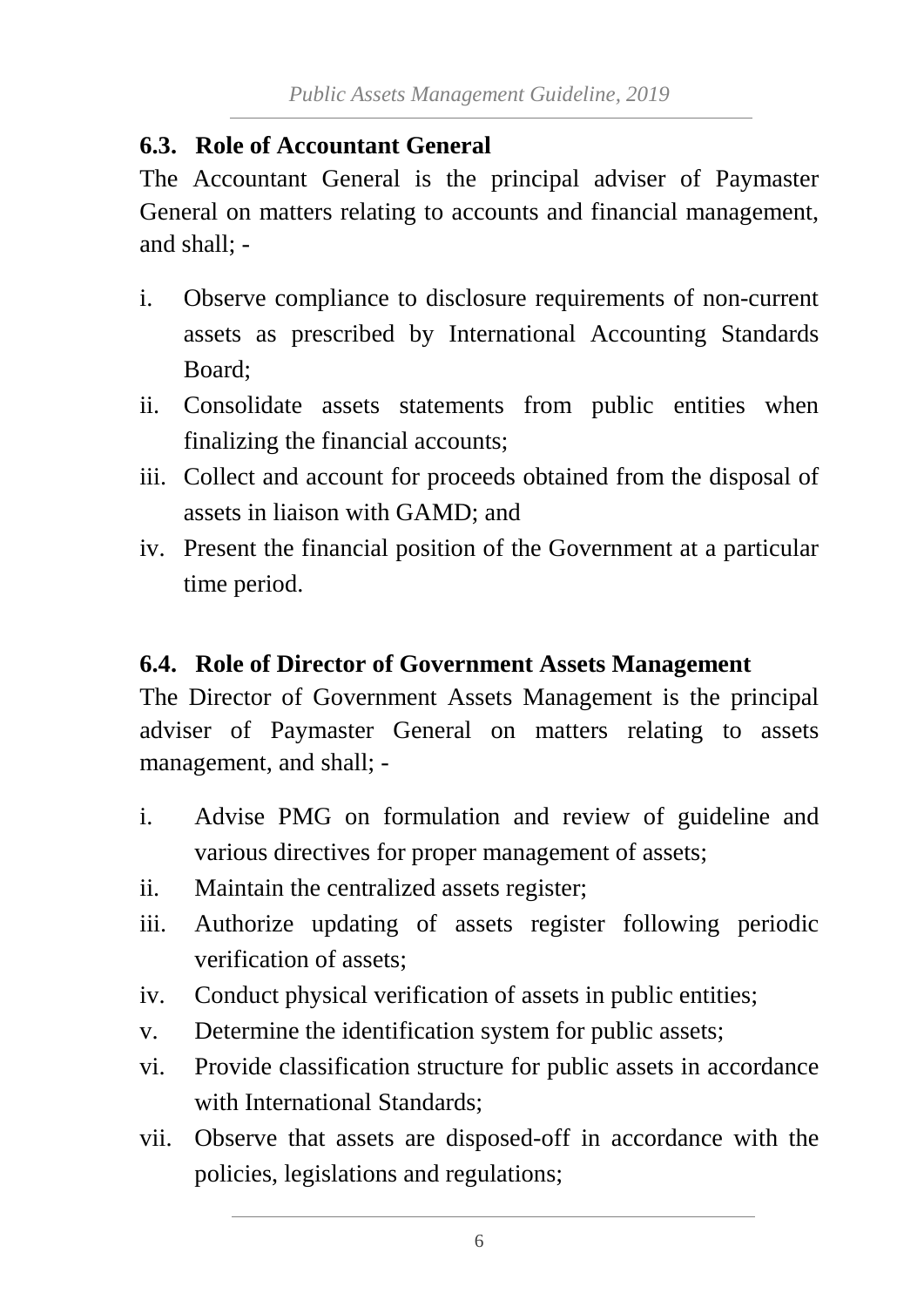- viii. Compile and analyze asset losses from public entities to be written-off by National Assembly;
- ix. Approve assets statements for public entities before updating into the register;
- x. Certify assets statements of public entities before preparing the final accounts;
- xi. Observe proper valuation of public assets in accordance with International Standards;
- xii. Advise PMG on transfers of public assets;
- xiii. Prepare extracts and a consolidated statement of major observations for assets verifications carried out in public entities, and issue recommendations to PMG, prior to submission of the same to CAG;
- xiv. Advise PAC and LAAC on matters related to management of assets in public entities;
- xv. Facilitate and coordinate training on public assets management;
- xvi. Manage disposal of public assets; and
- xvii. Update this Public Assets Management Guideline 2019 as and when the need arises.

#### <span id="page-19-0"></span>**6.5. Role of Head of Procurement Management Unit**

The Head of Procurement Management Unit is the adviser of the Accounting Officer on matters relating to procurement of goods, works, consultancy and non-consultancy services, and shall; -

- i. Acquire assets in accordance with the Public Procurement Act of 2011, Cap 410;
- ii. Update Assets register when assets are received into the public entity;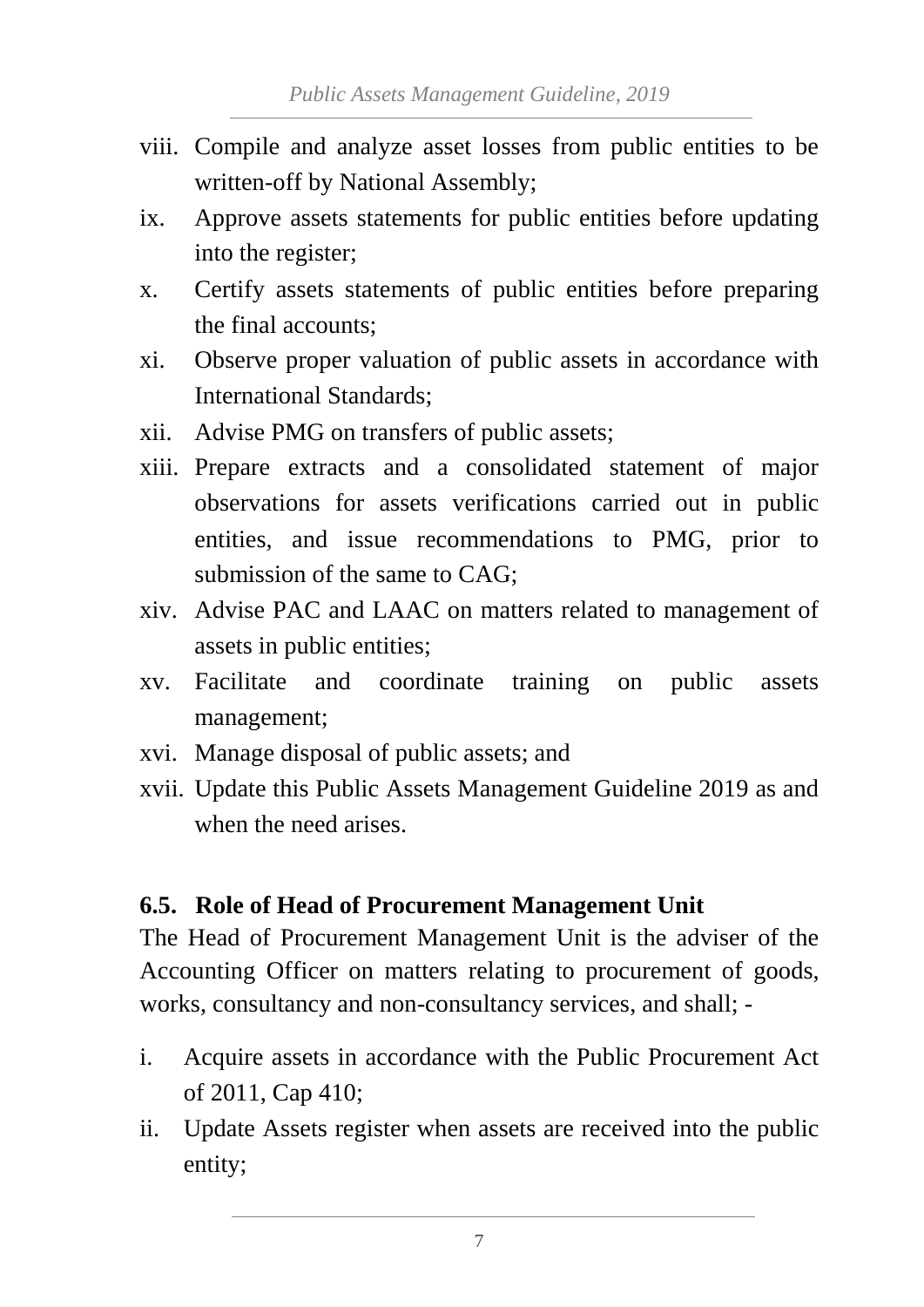- iii. Observe that assets are received as specified by the user and in good order and condition;
- iv. Update assets register when disposal of assets is completed; and
- v. Observe that assets are properly coded when acquired by the public entity.

## <span id="page-20-0"></span>**6.6. Role of Director of Administration and Human Resources Management**

The Director of Administration and Human Resources Management is the adviser of the Accounting Officer on matters of assets relating to administration and Human resources management, and shall; -

- i. Maintain records of assets loaned to employees;
- ii. Observe that loaned assets under employee's possession are handed over upon termination of service; and
- iii. Approve asset clearance form before payment of terminal benefits to the employee.

#### <span id="page-20-1"></span>**6.7. Role of Head/In-charge of Division/Unit or Section**

The Head/In-charge of Division/Unit or Section is the adviser of the Accounting Officer on matters of assets relating to a particular line of operations, and shall; -

- i. Make employees under the division/unit familiar and adhere to the approved assets management policies and procedures;
- ii. Maintain assets in accordance with the respective assets policies, legislations and regulations;
- iii. Observe that assets under their jurisdiction are not used for private gain;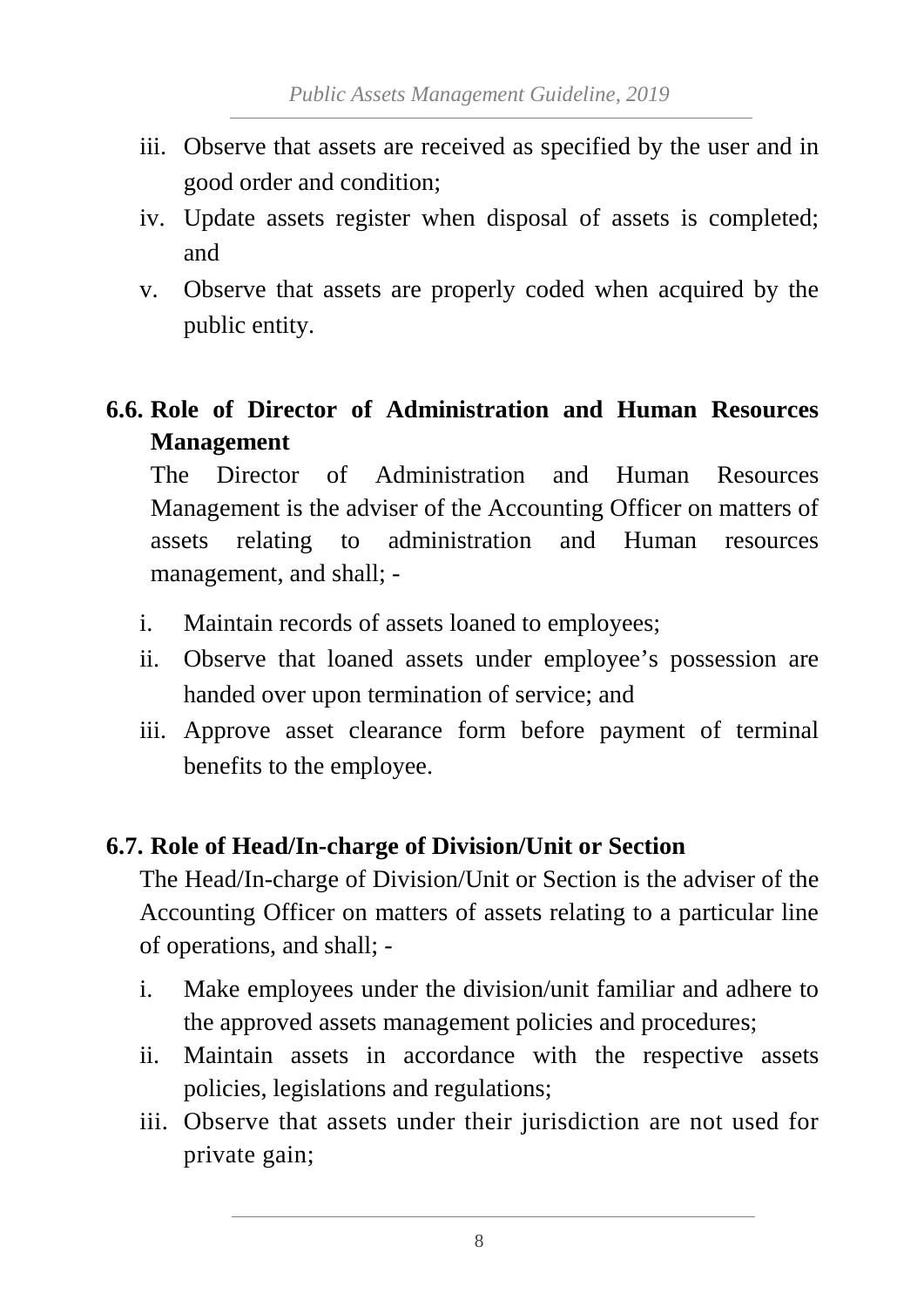- iv. Be accountable and responsible for all assets under their jurisdiction;
- v. Inform the Accounting Officer of any change in the status of the asset;
- vi. Observe that the approval is received from an Accounting Officer before asset is internally transferred and later inform GAMD on such transaction; and
- vii. Investigate on any loss of assets and inform the Accounting Officer.

#### <span id="page-21-0"></span>**6.8. Role of Internal Auditor General**

The Internal Auditor General is the principal adviser of Paymaster General on matters of assets relating to internal auditing, and shall; -

- i. Test the internal controls on assets management within a public entity;
- ii. Evaluate internal controls on assets management in a public entity and accordingly advise; and
- iii. Propose alternative internal controls on assets management to the Accounting Officer.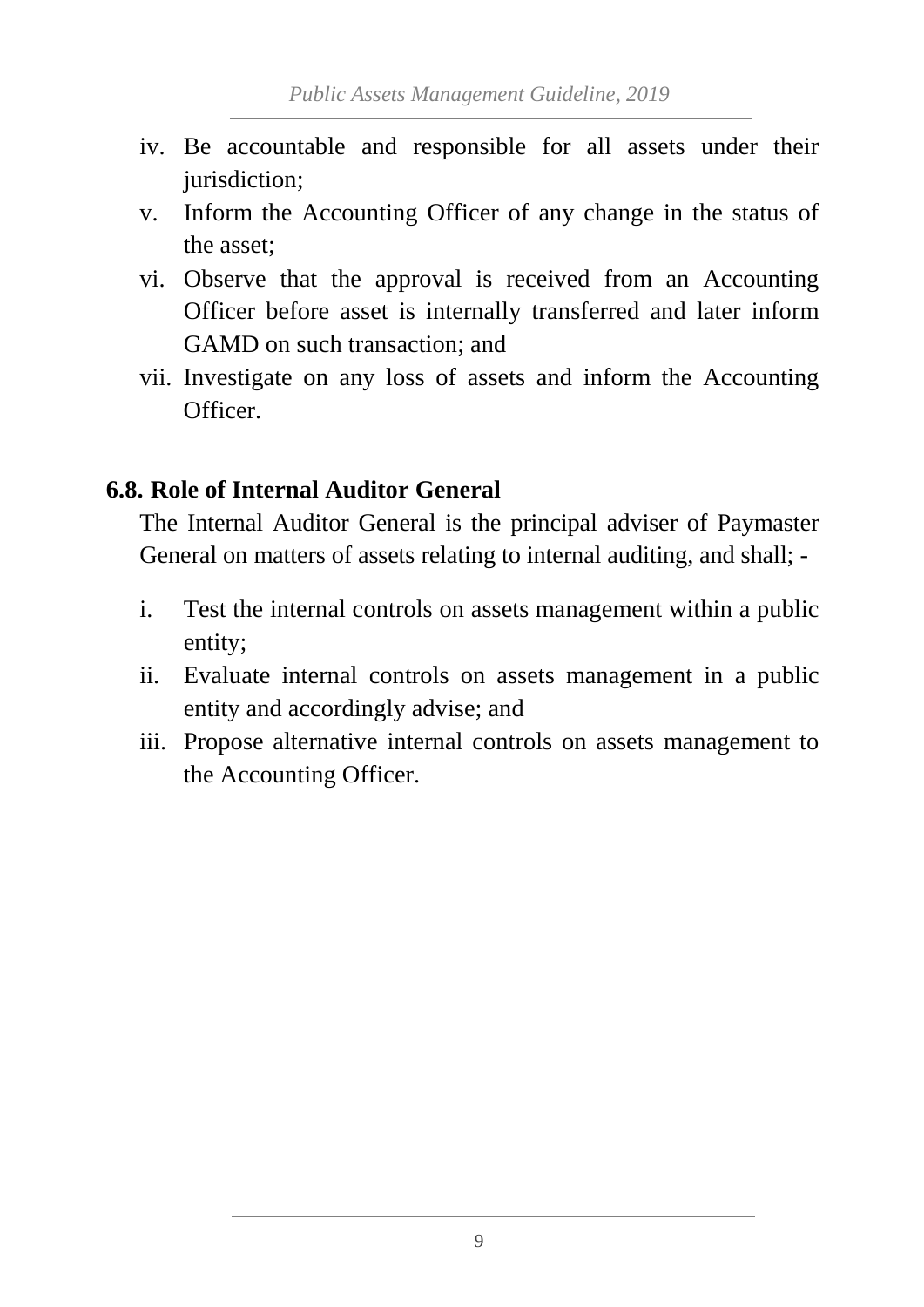## <span id="page-22-0"></span>**7. CLASSIFICATION OF ASSETS**

Classification of assets is a grouping of assets of similar nature or function. For the purpose of this Guideline assets shall be grouped into non-current assets and current assets. Furthermore, non-current assets shall be classified as tangible and intangible assets as shown below.



![](_page_22_Figure_4.jpeg)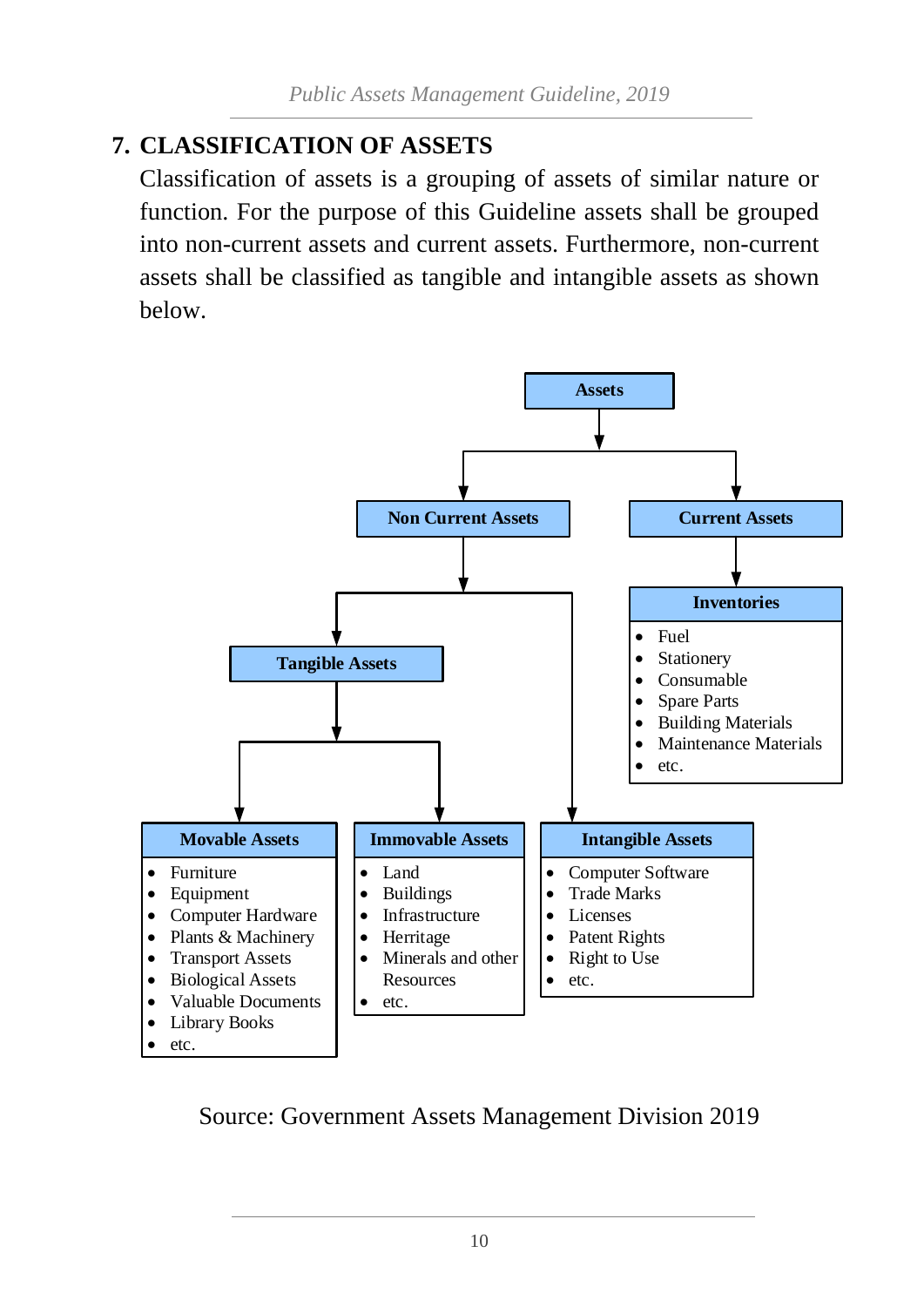Current assets will be classified as inventories if meet the definition of assets and should have either of the following criteria; a. materials or supplies to be consumed in the production process; b. materials or supplies to be consumed or distributed in the rendering of services; c. assets held for sale or distribution in the ordinary course of operations; d. assets in the process of production for sale or distribution. This group of inventories may include the following; -

- a. Medical supplies
- b. Fuel
- c. Spare parts
- d. Building materials
- e. Books
- f. Stationeries etc.

#### <span id="page-23-0"></span>**8. ACQUISITION OF ASSETS**

Assets may be acquired through procurement, transfers, confiscation, heritance, donations or any other method considered appropriate. The methods applied for acquisitions of assets shall be in accordance with the relevant legislations and regulations. In case of acquisitions through procurement, all assets to be procured for a particular financial year shall be in accordance with the annual procurement plan.

#### <span id="page-23-1"></span>**9. IDENTIFICATION OF ASSETS**

Every acquired asset shall be identified by unique identification code/number. The identification will depend on nature of a particular asset class. For example, motorized assets shall use registration number, land shall use plot number, while furniture and equipment shall use bar code. Other asset classes each shall be identified according to the agreed and acceptable standards of identification.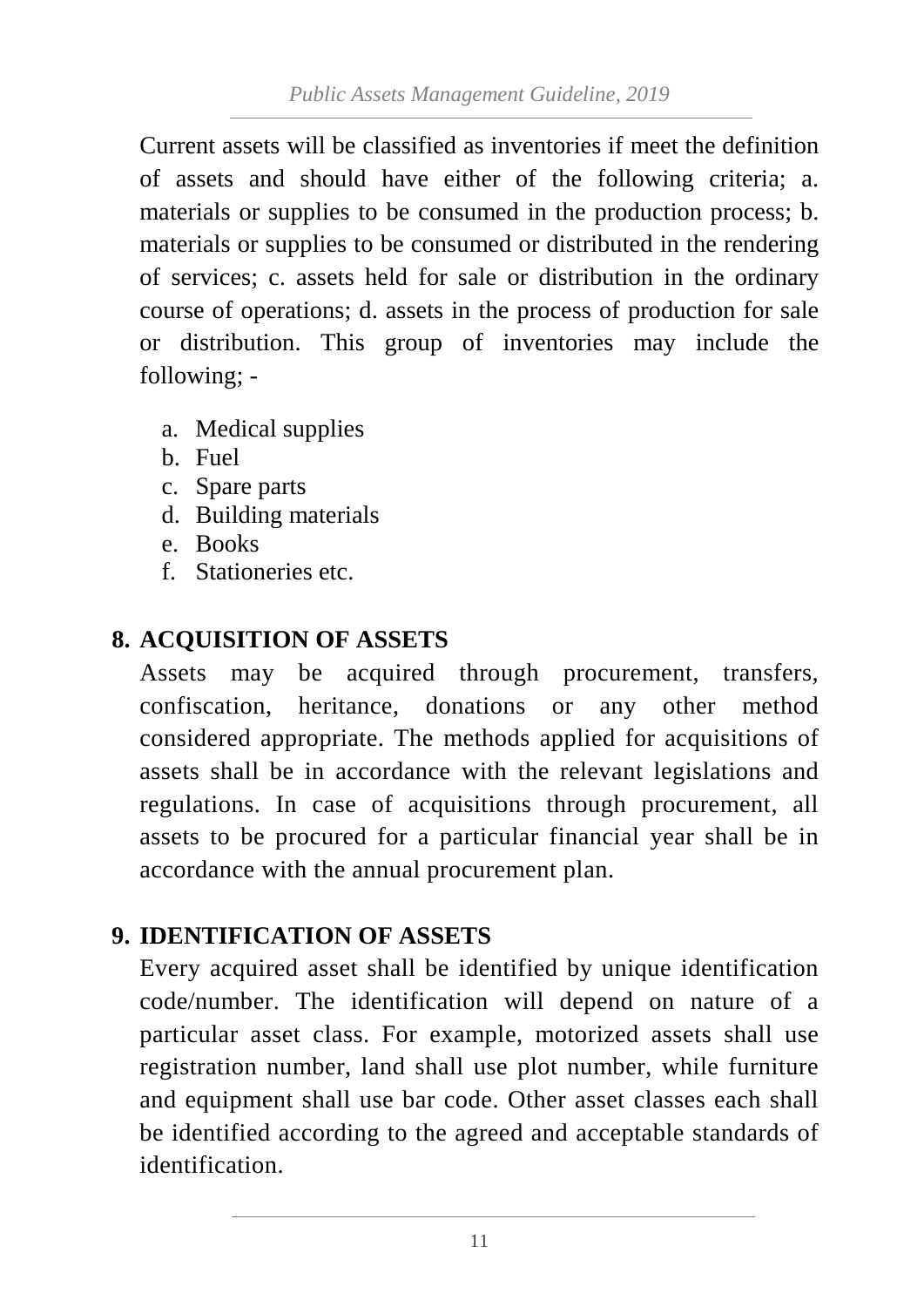## <span id="page-24-0"></span>**10. CAPITALIZATION THRESHOLD**

Capital assets shall include all non-current assets that are used in operations and that have initial lives extending beyond a single reporting period. An asset which has a value of Tshs. 100,000 is classified as a capital asset and hence reported. If an asset has a cost of less than Tshs. 100,000 and may be acquired in a bulk, then management judgement shall prevail for capitalization.

#### <span id="page-24-1"></span>**11. RECOGNITION OF AN ASSET**

Asset shall be recognized or recorded at cost or at revalued amount in the asset register. For asset to be recognized shall meet the following criteria; -

- a. The asset has future economic benefits or service potential for public entity
- b. The public entity has capacity to control the service potential of the asset; and
- c. A past event giving the public entity control over the service has occurred.

In the case of non-procured assets, they shall be valued and recorded during acquisition (initial recognition). The subsequent measurement of assets shall also be applied to determine values to be recorded, whichever would be deemed fit.

#### <span id="page-24-2"></span>**12. FORMAT OF ASSET REGISTER**

The asset register shall be maintained within the centralized system established by the Paymaster General and shall comply with the requirements of International Standards and Generally Accepted Accounting Practices. The established assets register shall have information depending on the nature of an asset. Hence, each asset class or similar classes shall have own register and format. Different formats of assets register are shown in Annex 1.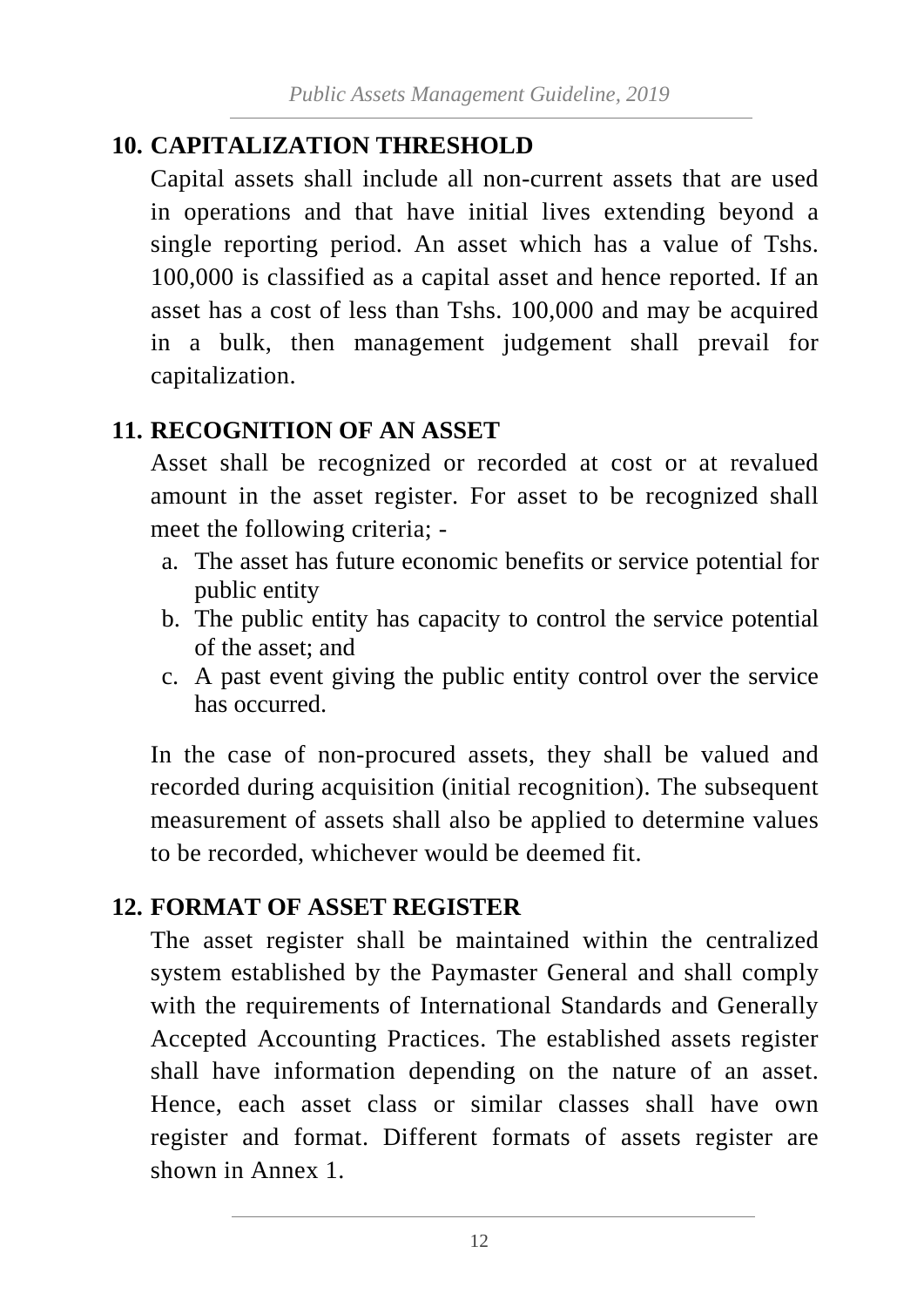#### <span id="page-25-0"></span>**12.1. Maintenance of Asset Register**

- i. Accounting Officer shall add on new information to the format of a particular assets register in the effort to strengthen internal controls and facilitate decision making;
- ii. An asset shall remain in the asset register as long as it physically exists unless stated otherwise. The fact that an asset has been fully depreciated shall not in itself be a reason for removing the same from the assets register until it is disposed-off;
- iii. An asset will be subjected to annual review to determine its remaining economic life. For the case where an asset has been fully depreciated and still being used by the Public entity, the Accounting Officer shall advice the Paymaster General on the revised useful life to the respective asset.

#### **13. VALUATION OF ASSETS**

<span id="page-25-1"></span>Valuation of asset shall be done by Registered Valuer based on the existing Valuation and Valuers Registration Act and the International Valuation Standards. Valuer shall establish Market Value of an asset based on value determining factors (i.e. physical condition, replacement cost, location etc.). Valuation of asset will be conducted where the value of an asset is not known or its value is depreciated to scrap/residue value.

#### **Major Repair or Overhaul of an Asset**

For the case of major repair or overhaul of an asset, revaluation shall be conducted to ascertain a new value and economic life of a particular asset.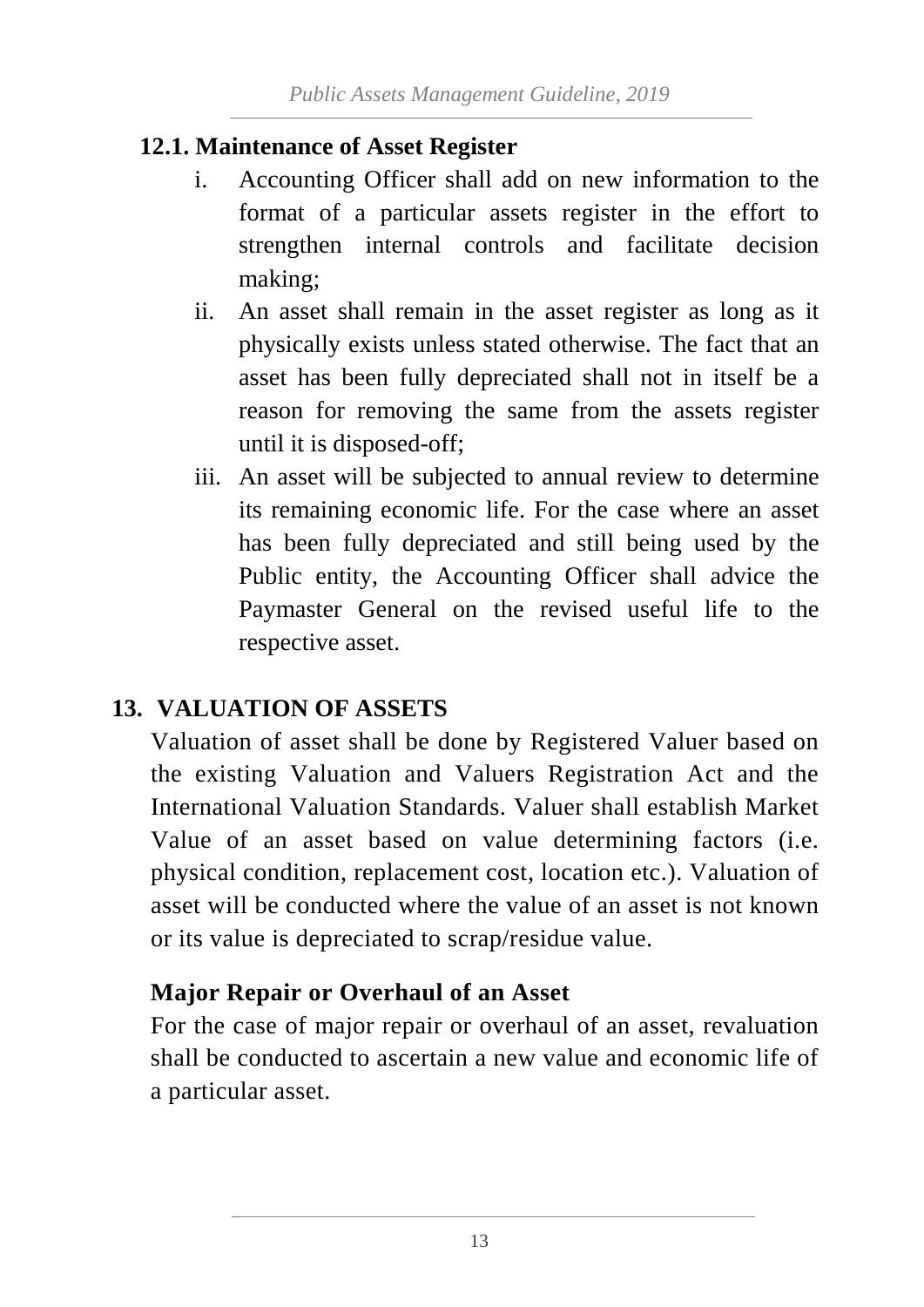#### <span id="page-26-0"></span>**14. MAINTENANCE OF ASSETS**

Every Accounting Officer shall be responsible for ensuring that maintenance plan of an asset is prepared and adhered to. The objective of the maintenance plan is to ensure that assets remain useful for the intended purpose, service delivery and economically utilized to maximize benefit to the organization.

Depending on the nature of assets, every Head of Division shall ensure that a maintenance plan of assets is availed to the Accounting Officer annually. Every Head of Division shall report in writing to the Accounting Officer, implementation of maintenance plan quarterly. In addition, every Head of Division shall keep all maintenance records of an asset.

#### <span id="page-26-1"></span>**15. MANAGEMENT OF HERITAGE ASSETS**

Accounting Officer shall manage heritage assets in accordance with the relevant legislations and regulations. In the absence of legislation and/or regulation, then international standards shall be applied.

#### <span id="page-26-2"></span>**16. REPLACEMENT OF ASSETS**

The Accounting Officer shall quantify and specify assets to be replaced on annual basis in accordance with the aging analysis conducted on non-current assets so as to remove assets which have become uneconomic to maintain. The Accounting Officer shall appoint a Board of Survey to inspect and prepare a report which will be used for developing a replacement plan. User Departments shall be responsible to prepare replacement plans and submit to Procurement Management Unit of the respective entity to be included in the procurement plan. The replacement plan shall include the following; asset ID, asset class, asset description, acquisition date, carrying amount, condition, location and reasons for replacement.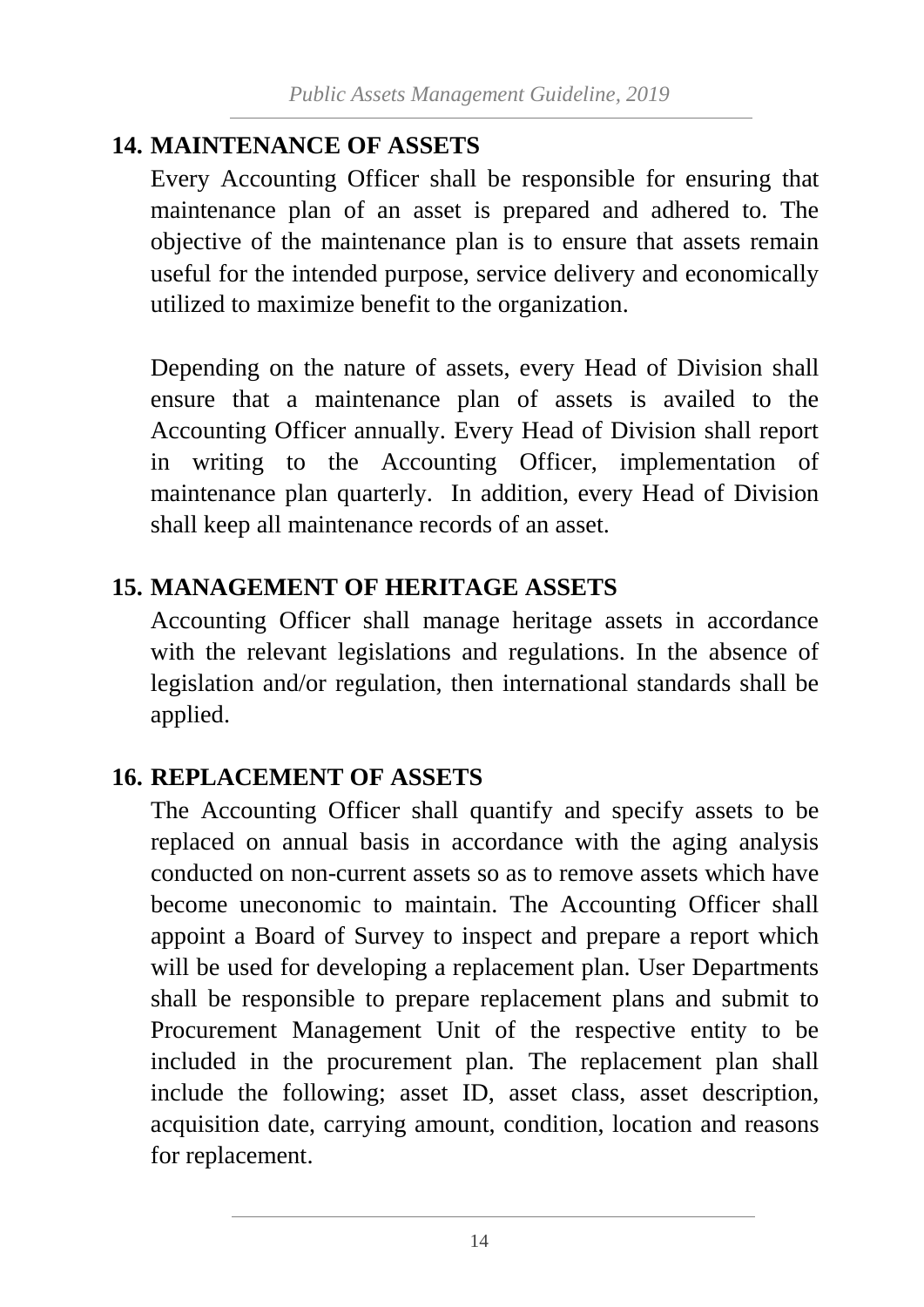#### <span id="page-27-0"></span>**17. INVENTORY MANAGEMENT**

#### <span id="page-27-1"></span>**17.1. Acquisition of Inventories**

Acquisition of inventories shall be in accordance with existing legislation and regulations depending on the nature of inventories. The acquisition of inventories through imprest are to be discouraged.

#### <span id="page-27-2"></span>**17.2. Accounting and Storage of Inventories**

All inventories shall be recorded before being utilized or kept into the storage facility. In case of donated inventories, values shall be determined based on current market price. In addition, every six month the Accounting Officer shall conduct physical inspection and evaluate the procedures for receipt, storage, issues and accounting of inventories.

#### <span id="page-27-3"></span>**17.3. Aging Analysis for the Inventories**

Accounting Officer shall conduct aging analysis of inventories in order to reduce losses due to expiry and obsolescence. Aging analysis shall be conducted at least once for the period of twelve month.

#### <span id="page-27-4"></span>**17.4. Perpetual Stocktaking**

Accounting Officer shall rank the stores after conducting the ABC Analysis and inspect them on a surprise basis. The records of the perpetual inspections shall be kept in the Register of Surprise Inspections. Officer appointed to carry out such inspection shall not be amongst the officers working in the same warehouse or godown.

#### <span id="page-27-5"></span>**17.5. Annual Stocktaking**

Each Accounting Officer shall ensure that inventories are verified annually by Board of Survey in presence of an officer from GAMD. The Accounting Officer shall appoint Board of Survey to be held after the closure of business on the last working day of each financial year or before the start of business on the new financial year to survey the following: any case of error, loss, shortage, leakage, damage, waste,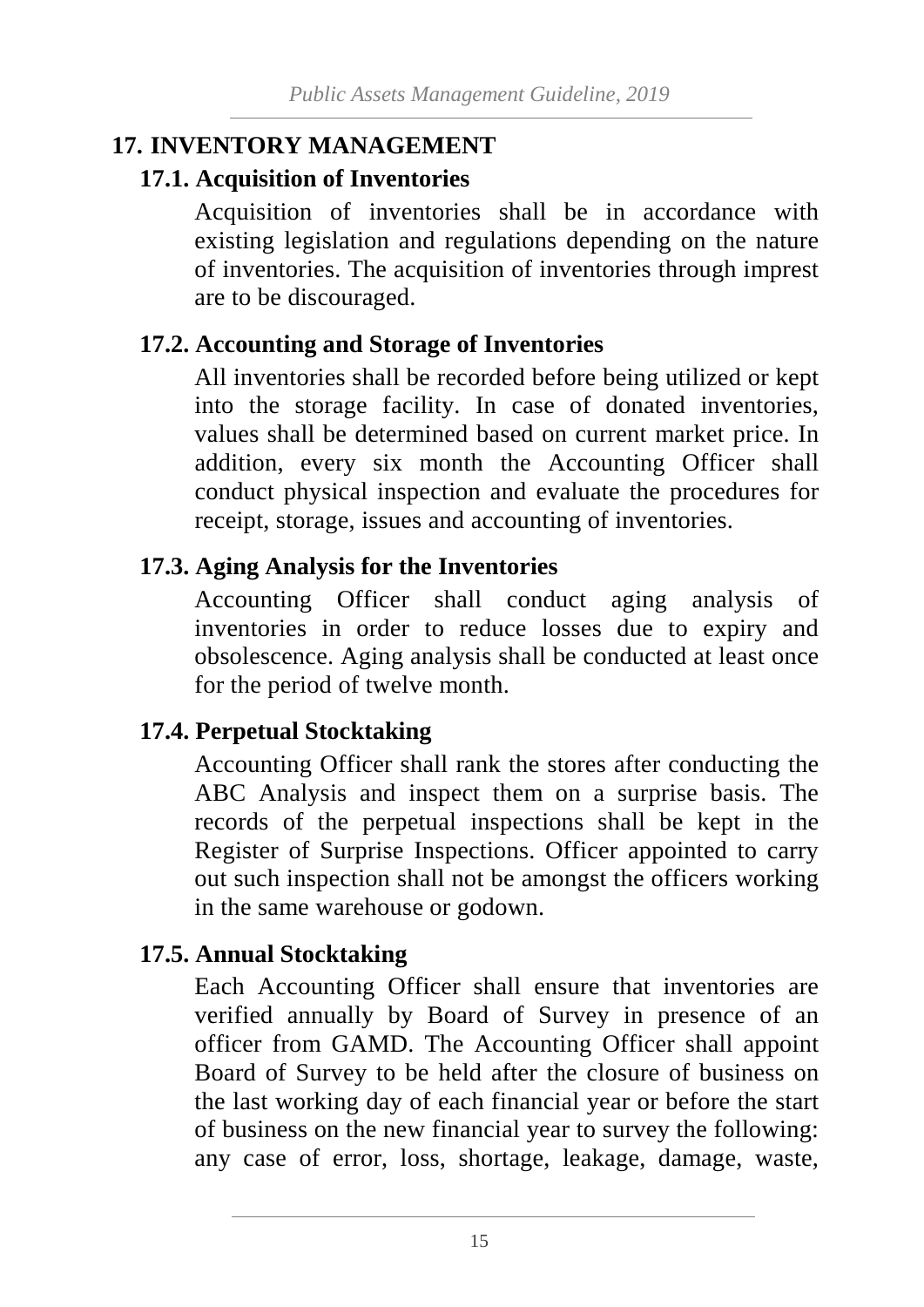deterioration or irregularity observed in the course of inspection. The Annual Stocktaking Statement shall be certified by an officer from GAMD.

#### <span id="page-28-0"></span>**18. VERIFICATION OF ASSETS**

Verification of assets shall be undertaken by an officer from GAMD in every financial year or whenever there is a need or instructed. Verification of assets is conducted to attest compliance to laws, regulations and guidelines in managing assets throughout its entire life cycle by observing the physical existence, ownership/possession, condition, location, value, quantities, maintenance, utilization, transfer and disposal. Verification by Accounting Officer shall be conducted after every three month as a measure to strengthen the internal controls. Based on verification findings, Accounting Officer shall reconcile and update the Assets register.

#### <span id="page-28-1"></span>**19. DISPOSAL**

Procedures for asset disposal shall be in accordance with PFA, PPA and any other legislations and guidelines. Methods of disposal shall be by Tender, Auction or any other method stipulated in a particular legislation approved by PMG. The actual disposal process shall depend on the nature of the assets. For the case of assets held in Tanzania Embassies and High Commissions, the choice of disposal method shall be in accordance with the legislations, regulations and procedures of the respective countries after approval is obtained from the PMG.

The disposal of hazardous assets shall be conducted in accordance with legislations and regulations that governing environmental conservation. After disposal is completed, Accounting Officer shall update the assets register accordingly.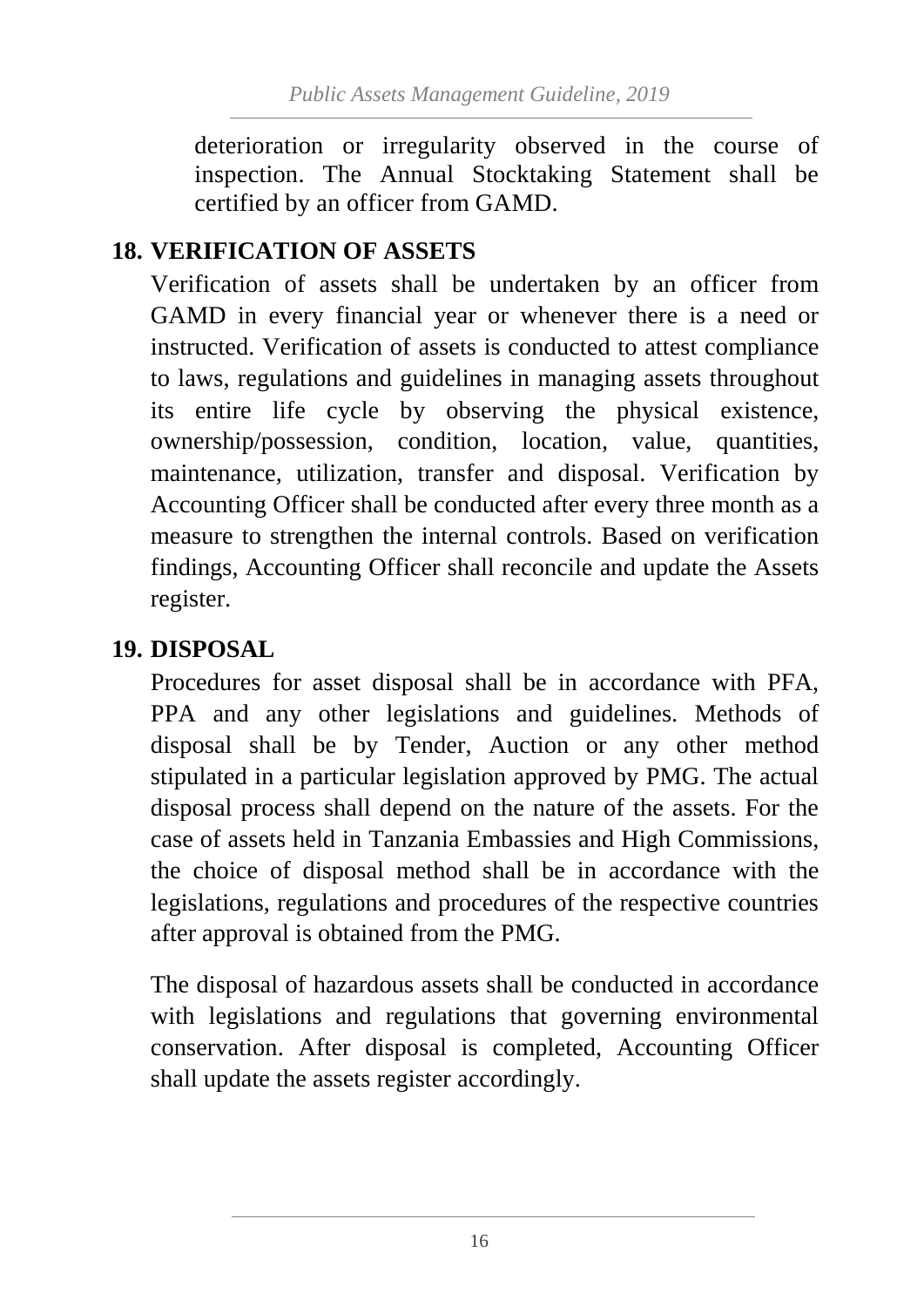#### <span id="page-29-0"></span>**20. TRANSFER OF ASSETS**

Any transfer of asset shall be held after obtaining an approval from relevant authorities. Transfer between entities shall be authorized by PMG whereas transfer within entity shall be approved by Accounting Officer. Each transfer shall be duly filled on a Transfer Form (See Annex 2).

#### <span id="page-29-1"></span>**21. DEPRECIATION OF ASSETS**

The Government has adopted straight line method for depreciation of public assets which is allocated systematically over the period of its economic life. In accordance with the Generally Acceptable Valuation Principles (GAVPs), depreciation for valuation purposes shall be the adjustment made to the replacement cost to reflect physical deterioration, functional and economic obsolescence.

#### **Economic Life (EL)**

Assets ran an Economic Life (EL) peculiar depending on make, constant handling and operational use (See Annex 3). Some assets are continued in use beyond the EL due to periodical maintenance and repairs. In such circumstances, Accounting Officer shall consult relevant authorities before determining Remaining Economic Life (REL) of an asset.

#### <span id="page-29-2"></span>**22. IMPAIRMENT**

The asset shall be regarded as being impaired when Carrying amount of an asset is greater than its Recoverable Value. In other words, a particular asset is no longer capable of providing the entity with the intended service potential. The Accounting Officer shall conduct test for impairment on annual basis. The testing for impairment is usually calculated.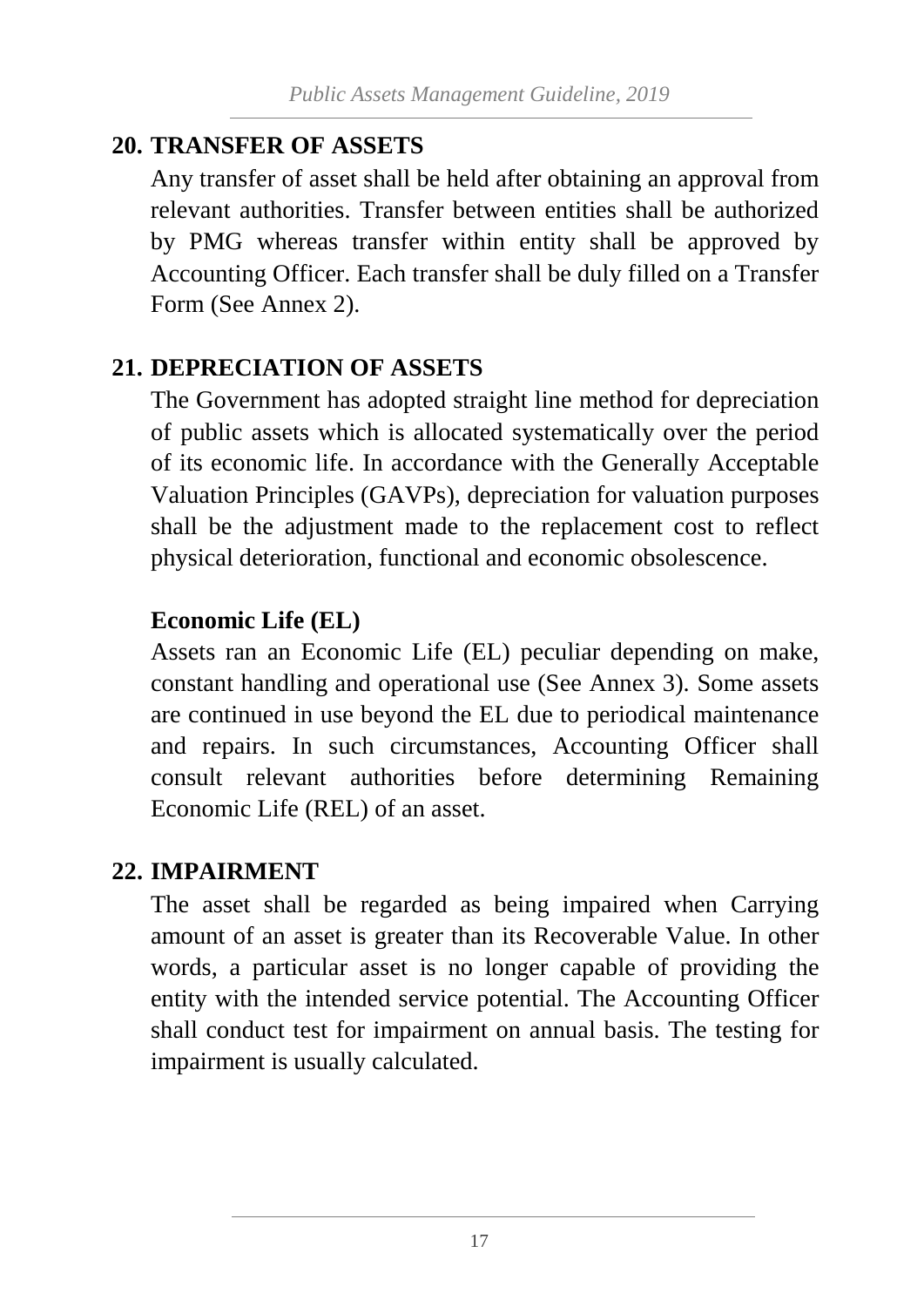Impairment of an asset shall be conducted when an asset has at least one of the following indicators; -

| <b>Internal Indicators</b>                           | <b>External Indicators</b>                                     |
|------------------------------------------------------|----------------------------------------------------------------|
| Malfunctioning of an asset                           | Change in Demand                                               |
| Obsolescence and/or Physical  <br>damage of an asset | Change in Technology                                           |
| Idleness of an asset                                 | Change in Policy, Legal and/or<br><b>Regulatory frameworks</b> |

#### <span id="page-30-0"></span>**23. SAFETY AND SECURITY OF ASSETS**

Accounting Officer shall conduct Asset risk analysis and document the identified risks in the PEs risk register. Internal controls measures should be instituted to safeguard assets against waste, operational loss, misuse, damage or mismanagement and protection from fraud, theft, unauthorized use, destruction etc.

#### <span id="page-30-1"></span>**24. INSURANCE**

With respect to type, nature, value and risks involved, government assets may be insured through reputable insurance company. The applicable government insurance policy shall be applied. Accounting Officers shall budget for fund to cater for insurance premium in the event of accidents and related liabilities. GAMD may issue instructions on safe use and upkeep of the Assets.

#### <span id="page-30-2"></span>**25. ACCIDENTS FOR PUBLIC ASSETS**

The Accounting Officer shall inform the Paymaster General on issues relating to accidents involving public assets within twentyone working day from the day of occurrence. The information shall include the following; Accident Report – TFN 80, Preliminary Police Report - PF 90, Vehicle Inspection Report – PF 93, Statement of Costs of Repairing the Vehicle. In addition, the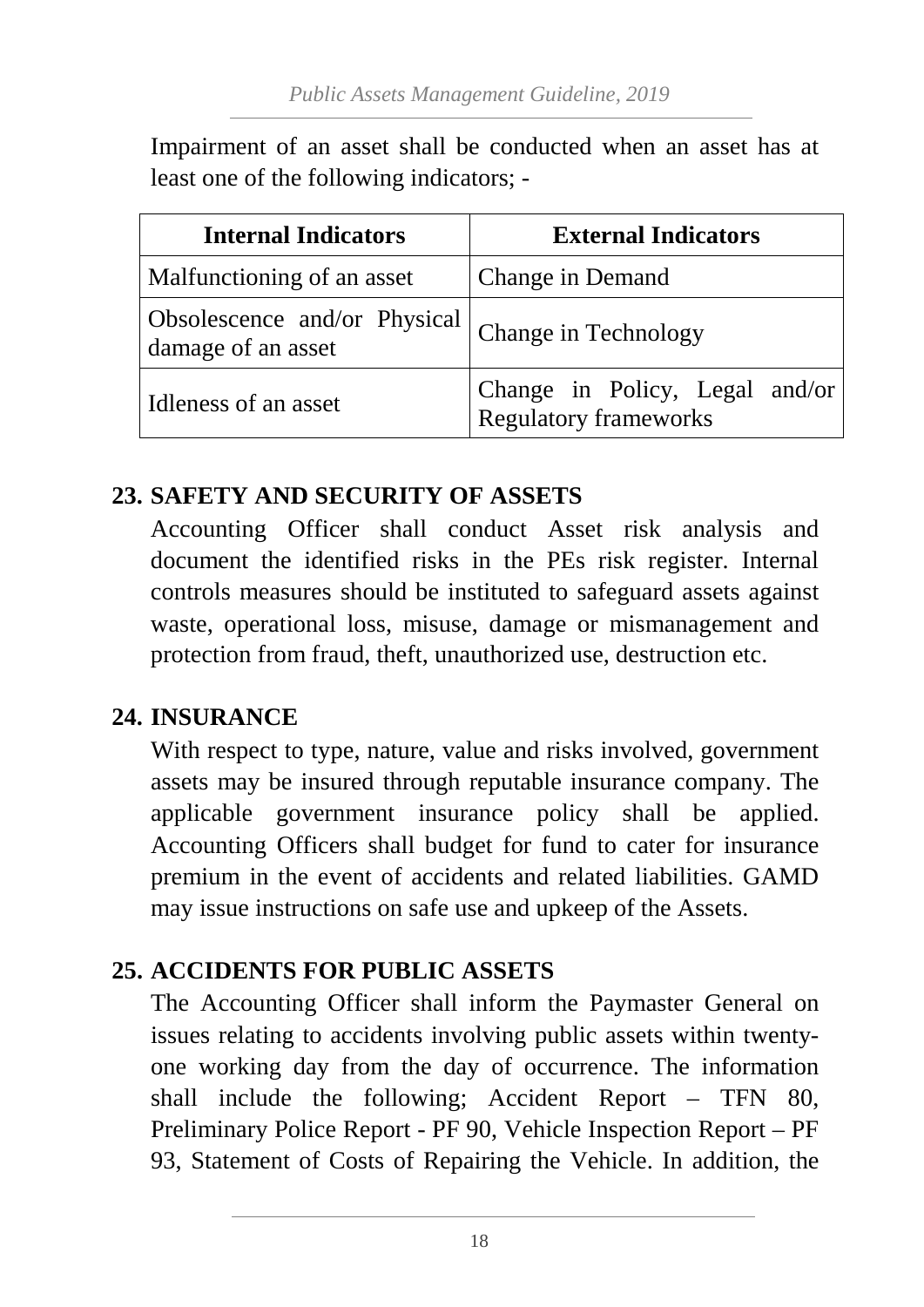Court Judgement, Final Police Report – PF 115 and Statement of Disciplinary Action taken to the Public Officer caused the accident shall be included.

#### <span id="page-31-0"></span>**26. WRITE-OFF OF ASSET LOSSES**

Write-off of asset losses shall involve removal of an asset from the accounting records of a public entity. The causes of asset losses include theft, fraud, accidents, natural calamities, damages which failed to be recovered. The Accounting Officer shall prepare and submit to PMG a Statement of Loss (Loss Report Form) within twenty-one working day after a loss has occurred for scrutinizing before seeking approval for the writing-off of such loss in accordance with Public Finance Regulations.

The loss report shall be attached with relevant report according to the cause of loss as detailed below; -

| <b>Cause of Loss</b>        | <b>Document to be Submitted</b>          |
|-----------------------------|------------------------------------------|
| <b>Expired Drugs</b>        | Schedule of Unserviceable Store (S.F 15) |
| Discrepancy                 | Schedule of Discrepancy (S.F 14)         |
| Theft, Fraud                | Police Final Report and Court Judgement  |
| Fire and natural calamities | <b>Investigation Committee Report</b>    |

# <span id="page-31-1"></span>**27. MANAGEMENT OF STRONGROOMS, SAFES AND CASHBOXES**

Strongrooms, safes and cashboxes shall be provided for the safe custody of public money and valuables in all Government premises in which such money and valuables are received and retained either temporarily or permanently. Strongrooms and, where appropriate, safe shall be fitted with two different locks, the keys or combinations of which should be held by different officers.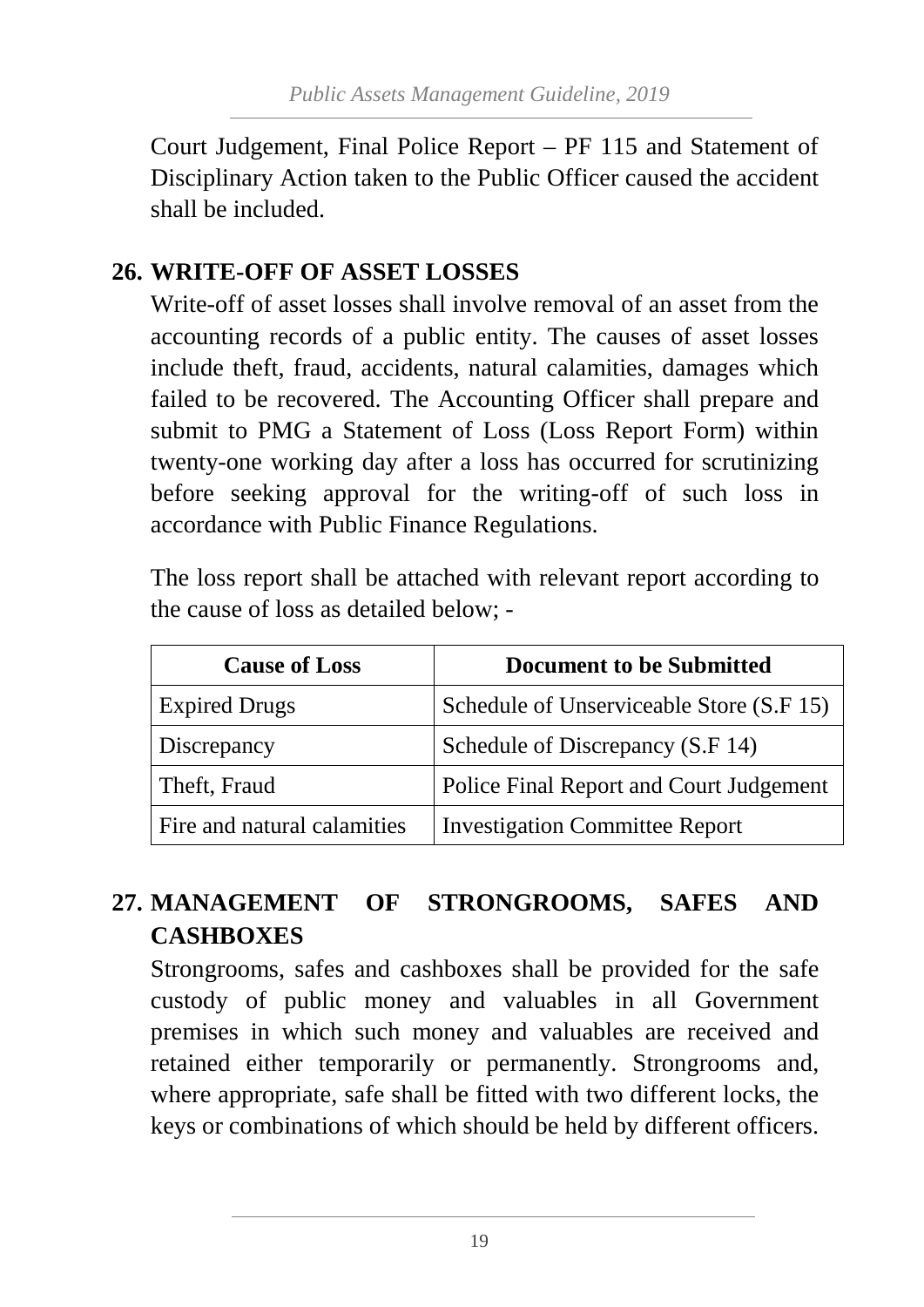The necessity for a strongroom, safe or cashbox shall be determined by GAMD and it shall be the responsibility of Accounting Officers to report to the GAMD if they are not satisfied that adequate facilities are available in any of their premises for the proper safe custody of public money and valuables. GAMD will be responsible for keeping the spare and duplicate keys or a written record of the combination of strongrooms, safes and cashboxes other than those used for storage of classified material must be placed in an envelope which must be endorsed "Duplicate key/combination of strongroom, safe, cashbox No…."

Accounting Officer shall ensure that any repair and maintenance of a strongroom, safe or cashbox is carried out by technicians from GAMD. In case of acquisition of the same, Accounting Officer shall present the requirement to GAMD.

#### <span id="page-32-0"></span>**28. UPDATING THE GUIDELINE**

The Government Asset Management Division may review provisions of this Guideline when need arises and shall notify Accounting Officers through Government gazette to submit suggested changes to this Guideline in a prescribed format.

There will be a Special Committee to evaluate the suggested changes to be included in the Guideline before submission to the Paymaster General for approval.

#### <span id="page-32-1"></span>**29. EFFECTIVE DATE**

This Public Assets Management Guideline 2019 shall be effective from the date signed by the Paymaster General.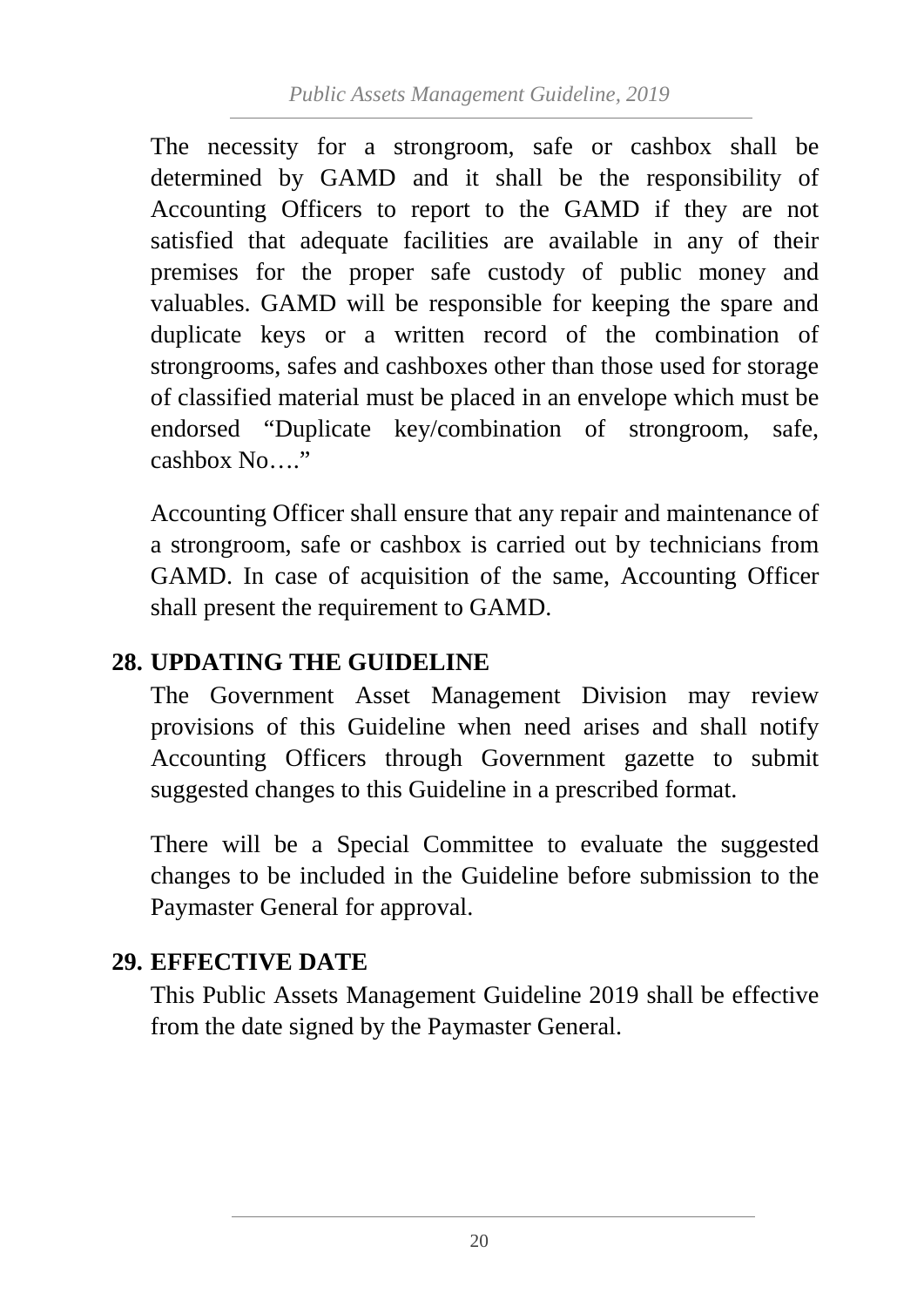## <span id="page-33-0"></span>**ANNEXES**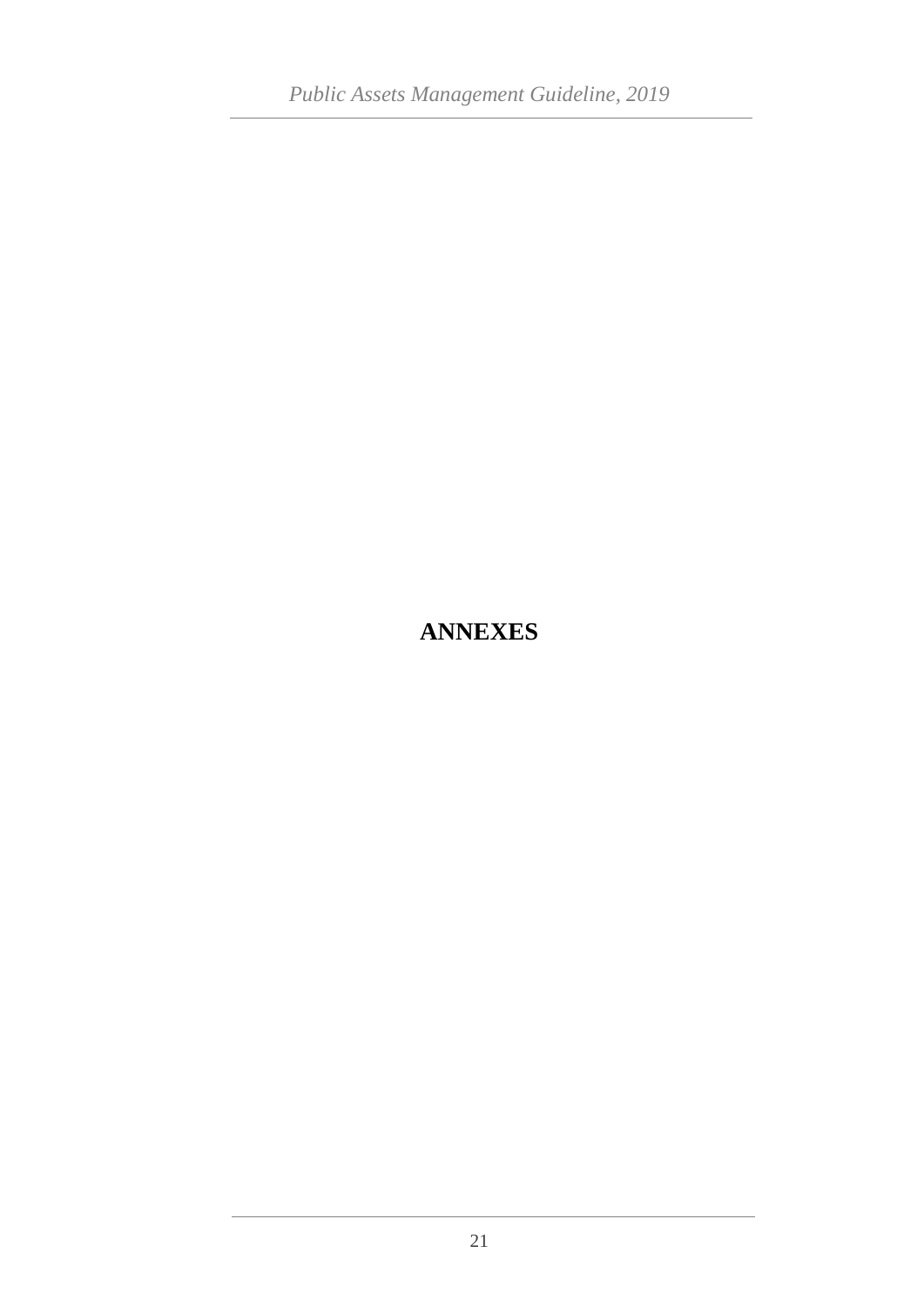#### **ANNEX 1 - ASSET REGISTER FORMATS**

**Form No. 1**

|            | <b>FIXED ASSET REGISTER</b><br>VOTE  - MINISTRY OF |                   |             |                  |               |                 |                 |              |      |                                    |                                          |           |           |         |
|------------|----------------------------------------------------|-------------------|-------------|------------------|---------------|-----------------|-----------------|--------------|------|------------------------------------|------------------------------------------|-----------|-----------|---------|
|            | FURNITURE / EQUIPMENT                              |                   |             |                  |               |                 |                 |              |      |                                    |                                          |           |           |         |
| <b>S/N</b> | <b>ASSET ID</b>                                    | ASSET DESCRIPTION | ASSET CLASS | UNIT/DEPT/BRANCH | <b>REGION</b> | <b>DISTRICT</b> | <b>BUILDING</b> | <b>FLOOR</b> | ROOM | ACQUSITION<br>VALUATION<br>DATE OF | ACQ. COST / DEPR.<br>REP. COST<br>(TSHS) | CONDITION | REL (YRS) | REMARKS |
|            |                                                    |                   |             |                  |               |                 |                 |              |      |                                    |                                          |           |           |         |
|            |                                                    |                   |             |                  |               |                 |                 |              |      |                                    |                                          |           |           |         |
|            |                                                    |                   |             |                  |               |                 |                 |              |      |                                    |                                          |           |           |         |
|            |                                                    |                   |             |                  |               |                 |                 |              |      |                                    |                                          |           |           |         |
|            |                                                    |                   |             |                  |               |                 |                 |              |      |                                    |                                          |           |           |         |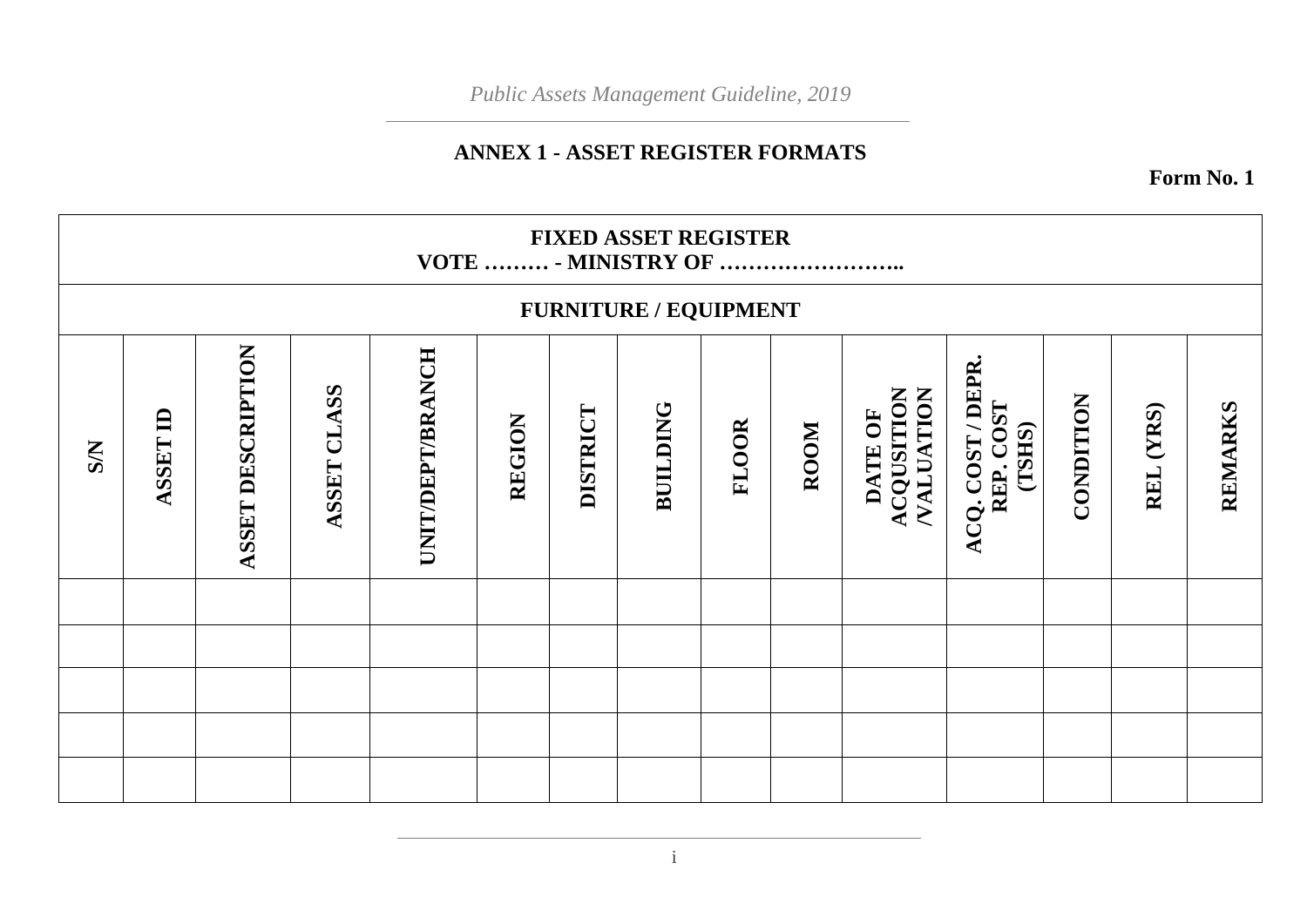**Form No. 2**

|           | <b>FIXED ASSET REGISTER</b><br>VOTE  - MINISTRY OF |                  |              |                     |                |             |               |                         |                        |                             |               |                 |          |                                        |                                          |           |              |         |
|-----------|----------------------------------------------------|------------------|--------------|---------------------|----------------|-------------|---------------|-------------------------|------------------------|-----------------------------|---------------|-----------------|----------|----------------------------------------|------------------------------------------|-----------|--------------|---------|
|           | MOTOR VEHICLE/MOTOR CYCLE/ PLANTS/ MACHINERY       |                  |              |                     |                |             |               |                         |                        |                             |               |                 |          |                                        |                                          |           |              |         |
| <b>SN</b> | NUMBER<br>REG.                                     | MAKE/DESCRIPTION | <b>MODEL</b> | TYPE<br><b>BODY</b> | CLASS<br>ASSET | CAPACITY/CC | ENGINE NUMBER | CHASIS No. / SERIAL No. | MANUFACTURE<br>YEAR OF | UNIT/DEPT/<br><b>BRANCH</b> | <b>REGION</b> | <b>DISTRICT</b> | LOCATION | DATE OF ACQUSITION<br><b>VALUATION</b> | ACQ. COST /<br>DEPR. REP. COST<br>(TSHS) | CONDITION | (YRS)<br>REL | REMARKS |
|           |                                                    |                  |              |                     |                |             |               |                         |                        |                             |               |                 |          |                                        |                                          |           |              |         |
|           |                                                    |                  |              |                     |                |             |               |                         |                        |                             |               |                 |          |                                        |                                          |           |              |         |
|           |                                                    |                  |              |                     |                |             |               |                         |                        |                             |               |                 |          |                                        |                                          |           |              |         |
|           |                                                    |                  |              |                     |                |             |               |                         |                        |                             |               |                 |          |                                        |                                          |           |              |         |
|           |                                                    |                  |              |                     |                |             |               |                         |                        |                             |               |                 |          |                                        |                                          |           |              |         |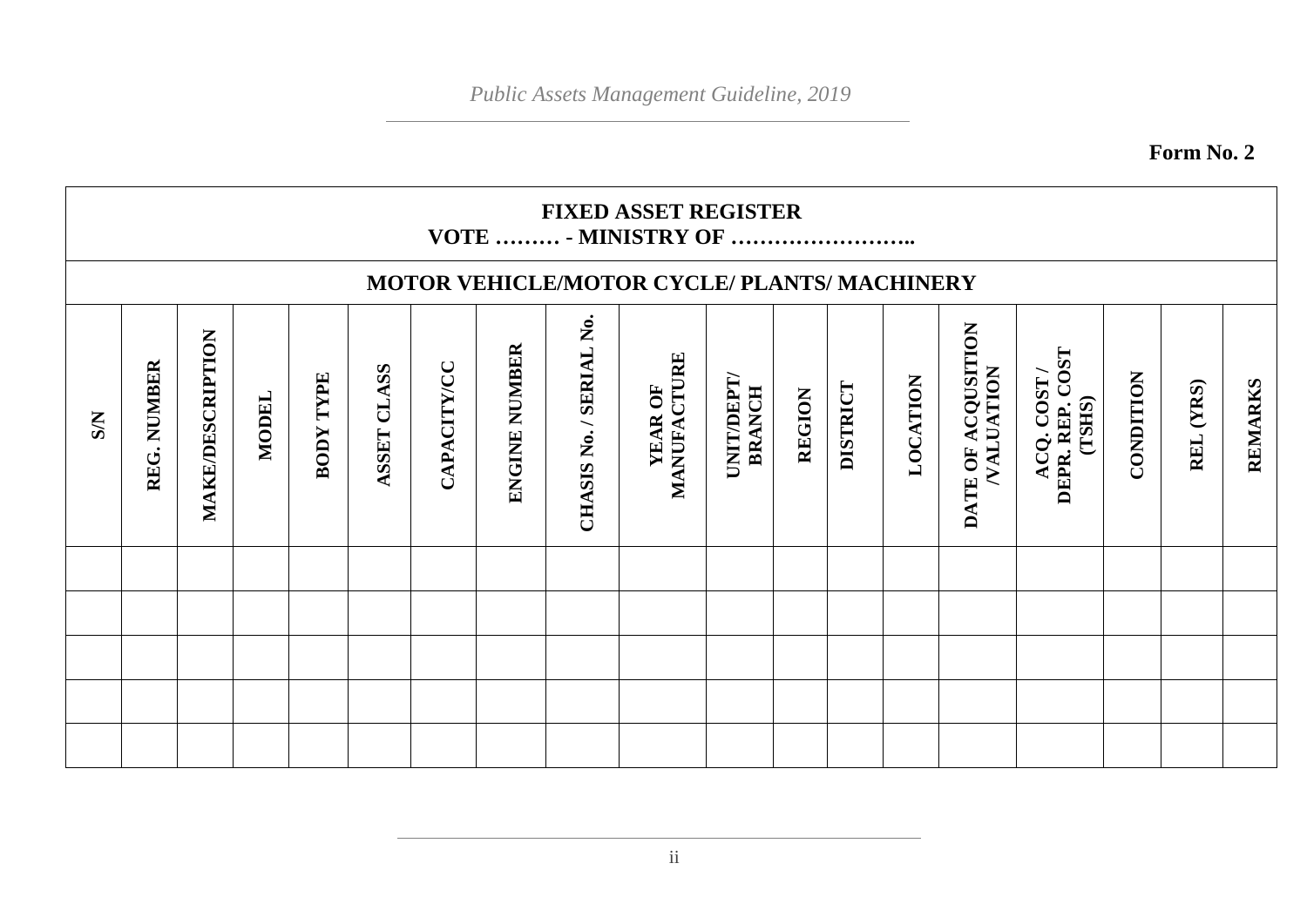**Form No. 3**

|                             | <b>FIXED ASSET REGISTER</b><br>VOTE  - MINISTRY OF |                |                               |       |                        |                                       |                                           |                         |        |          |                                    |                                          |         |
|-----------------------------|----------------------------------------------------|----------------|-------------------------------|-------|------------------------|---------------------------------------|-------------------------------------------|-------------------------|--------|----------|------------------------------------|------------------------------------------|---------|
|                             |                                                    |                |                               |       |                        |                                       | <b>LAND</b>                               |                         |        |          |                                    |                                          |         |
| $\overline{S}/\overline{S}$ | PLOT DESCRIPTION<br>(PLOT & BLOCK<br>NO.           | TITLE DEED NO. | (SQUARE METRE)<br><b>SIZE</b> | USAGE | <b>SURVEYED STATUS</b> | <b>OCCUPANCY</b><br>RIGHT OF<br>(YRS) | END RIGHT OF<br><b>OCCUPANCY</b><br>(YRS) | <b>UNIT/DEPT/BRANCH</b> | REGION | DISTRICT | ACQUSITION<br>NALUATION<br>DATE OF | ACQ. COST / DEPR.<br>REP. COST<br>(TSHS) | REMARKS |
|                             |                                                    |                |                               |       |                        |                                       |                                           |                         |        |          |                                    |                                          |         |
|                             |                                                    |                |                               |       |                        |                                       |                                           |                         |        |          |                                    |                                          |         |
|                             |                                                    |                |                               |       |                        |                                       |                                           |                         |        |          |                                    |                                          |         |
|                             |                                                    |                |                               |       |                        |                                       |                                           |                         |        |          |                                    |                                          |         |
|                             |                                                    |                |                               |       |                        |                                       |                                           |                         |        |          |                                    |                                          |         |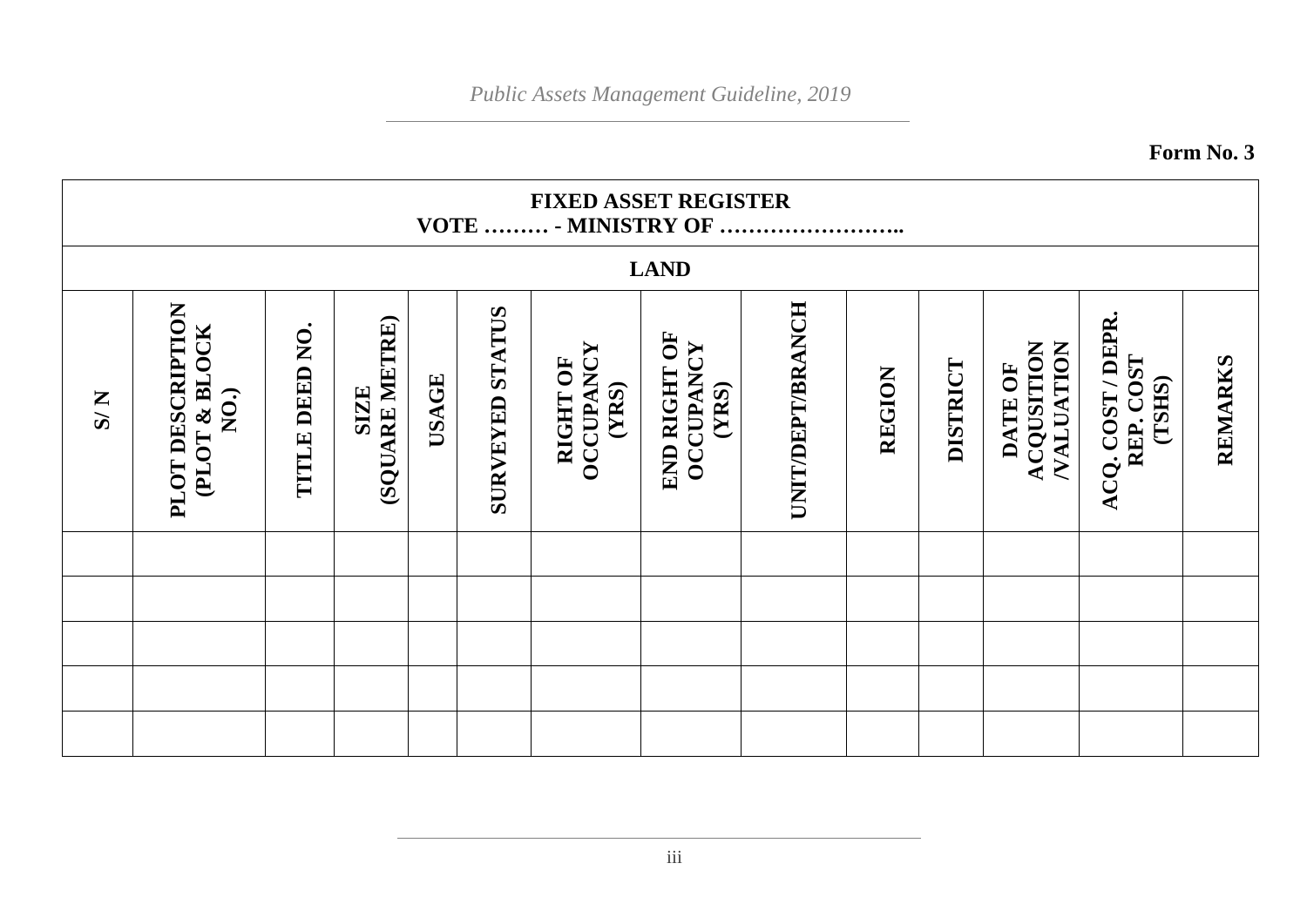**Form No. 4**

|     | <b>FIXED ASSET REGISTER</b><br>VOTE  - MINISTRY OF |                                |                            |              |          |                  |                  |          |                                           |                                        |           |              |         |
|-----|----------------------------------------------------|--------------------------------|----------------------------|--------------|----------|------------------|------------------|----------|-------------------------------------------|----------------------------------------|-----------|--------------|---------|
|     |                                                    |                                |                            |              |          |                  | <b>BUILDINGS</b> |          |                                           |                                        |           |              |         |
| N/5 | <b>BUILDING ID</b>                                 | DESCRIPTION<br><b>BUILDING</b> | NUMBER OF<br><b>STOREY</b> | <b>USAGE</b> | PLOT NO. | UNIT/DEPT/BRANCH | REGION           | DISTRICT | ACQUSITION<br><b>NALUATION</b><br>DATE OF | ACQ. COST/DEPR.<br>REP. COST<br>(TSHS) | CONDITION | (YRS)<br>REL | REMARKS |
|     |                                                    |                                |                            |              |          |                  |                  |          |                                           |                                        |           |              |         |
|     |                                                    |                                |                            |              |          |                  |                  |          |                                           |                                        |           |              |         |
|     |                                                    |                                |                            |              |          |                  |                  |          |                                           |                                        |           |              |         |
|     |                                                    |                                |                            |              |          |                  |                  |          |                                           |                                        |           |              |         |
|     |                                                    |                                |                            |              |          |                  |                  |          |                                           |                                        |           |              |         |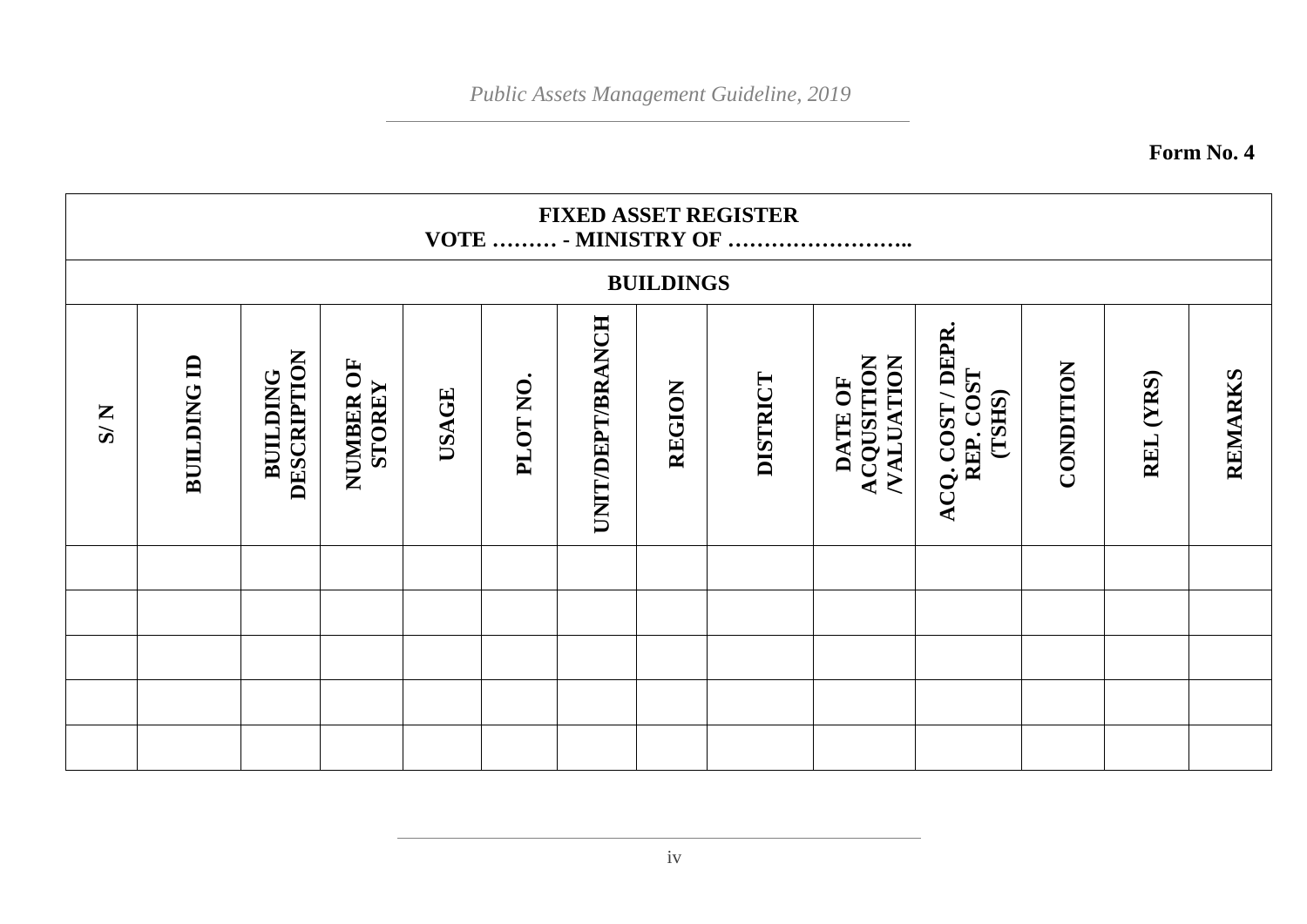**Form No. 5**

|                             | <b>FIXED ASSET REGISTER</b><br>VOTE  - MINISTRY OF |             |      |               |          |        |      |    |                         |                                                  |                                        |           |              |         |
|-----------------------------|----------------------------------------------------|-------------|------|---------------|----------|--------|------|----|-------------------------|--------------------------------------------------|----------------------------------------|-----------|--------------|---------|
|                             | <b>ROADS</b>                                       |             |      |               |          |        |      |    |                         |                                                  |                                        |           |              |         |
| $\overline{S}/\overline{S}$ | ROAD ID                                            | DESCRIPTION | TYPE | <b>REGION</b> | DISTRICT | LENGTH | FROM | TO | <b>UNIT/DEPT/BRANCH</b> | <b>ACQUSITION</b><br><b>NALUATION</b><br>DATE OF | ACQ. COST/DEPR.<br>REP. COST<br>(TSHS) | CONDITION | (YRS)<br>REL | REMARKS |
|                             |                                                    |             |      |               |          |        |      |    |                         |                                                  |                                        |           |              |         |
|                             |                                                    |             |      |               |          |        |      |    |                         |                                                  |                                        |           |              |         |
|                             |                                                    |             |      |               |          |        |      |    |                         |                                                  |                                        |           |              |         |
|                             |                                                    |             |      |               |          |        |      |    |                         |                                                  |                                        |           |              |         |
|                             |                                                    |             |      |               |          |        |      |    |                         |                                                  |                                        |           |              |         |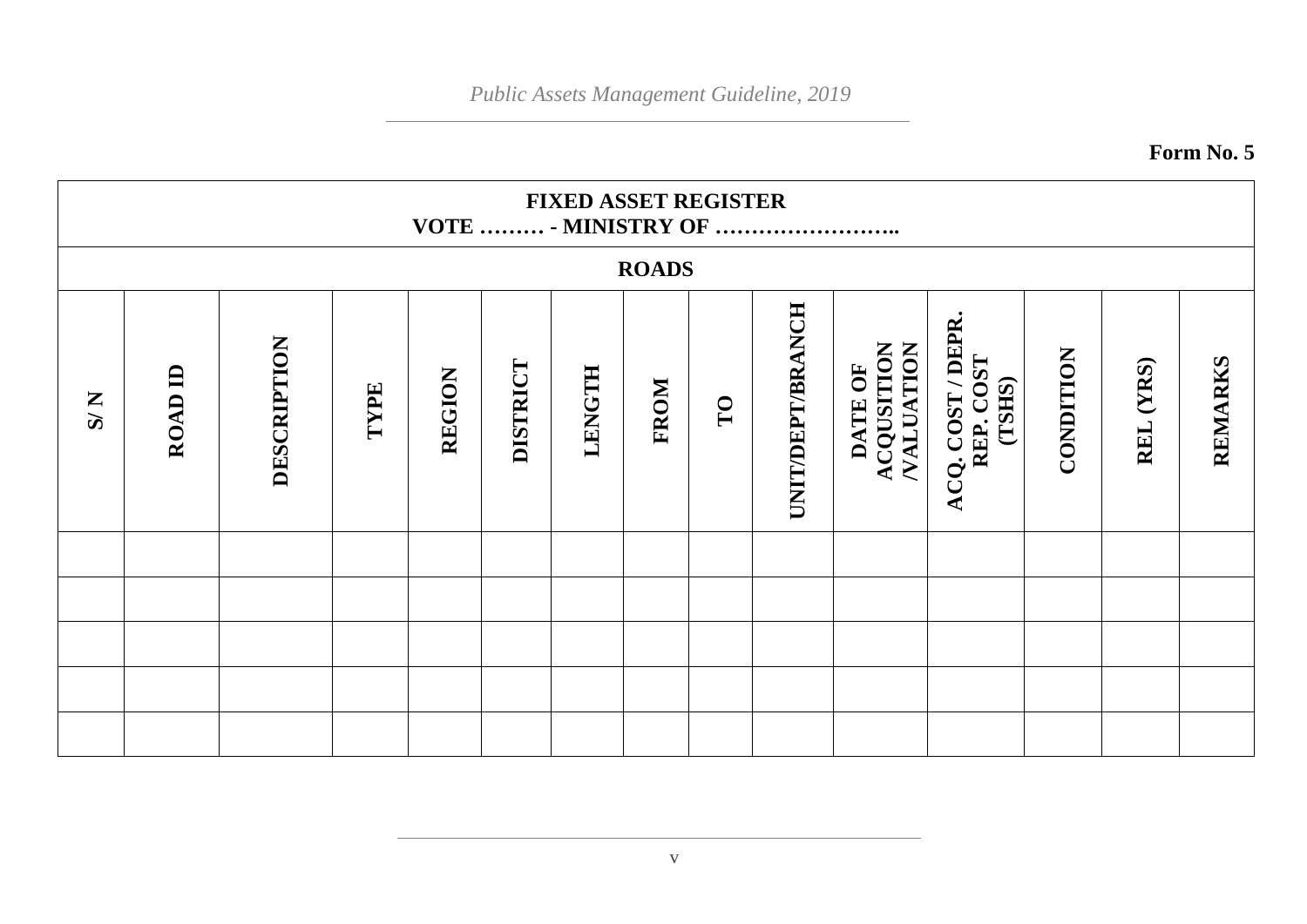**Form No. 6**

|     | <b>FIXED ASSET REGISTER</b><br>VOTE  - MINISTRY OF |             |            |     |          |                  |        |                          |                                           |                                          |           |              |         |
|-----|----------------------------------------------------|-------------|------------|-----|----------|------------------|--------|--------------------------|-------------------------------------------|------------------------------------------|-----------|--------------|---------|
|     |                                                    |             |            |     |          |                  |        | <b>BIOLOGICAL ASSETS</b> |                                           |                                          |           |              |         |
| N/S | <b>IDENTIFICATON No.</b>                           | DESCRIPTION | <b>SEX</b> | AGE | QUANTITY | UNIT/DEPT/BRANCH | REGION | DISTRICT                 | <b>NALUATION</b><br>ACQUSITION<br>DATE OF | ACQ. COST / DEPR.<br>REP. COST<br>(TSHS) | CONDITION | (YRS)<br>REL | REMARKS |
|     |                                                    |             |            |     |          |                  |        |                          |                                           |                                          |           |              |         |
|     |                                                    |             |            |     |          |                  |        |                          |                                           |                                          |           |              |         |
|     |                                                    |             |            |     |          |                  |        |                          |                                           |                                          |           |              |         |
|     |                                                    |             |            |     |          |                  |        |                          |                                           |                                          |           |              |         |
|     |                                                    |             |            |     |          |                  |        |                          |                                           |                                          |           |              |         |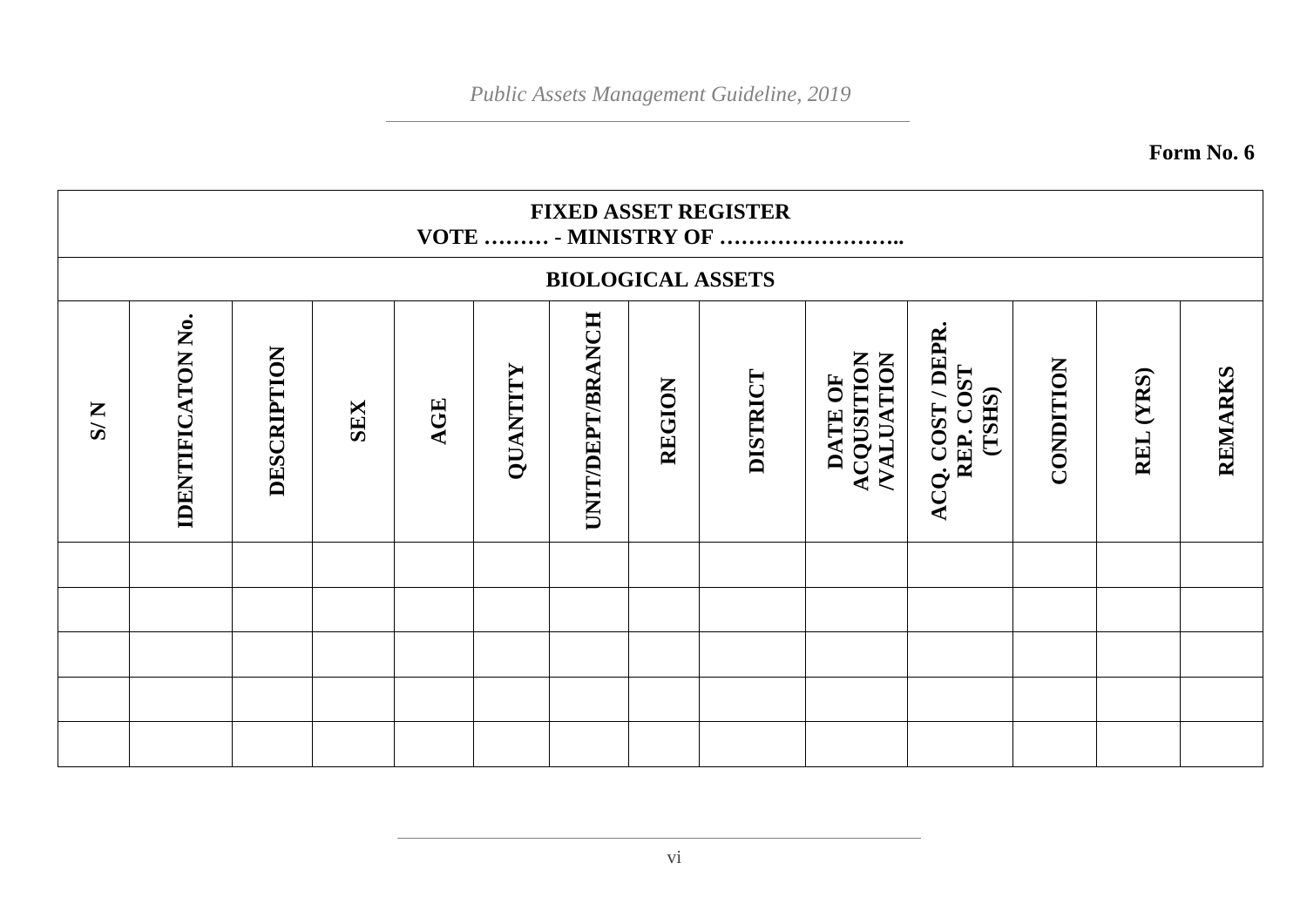#### **ANNEX 2: - ASSETS TRANSFER FORM**

**Form No. 7**

#### **THE UNITED REPUBLIC OF TANZANIA ASSET TRANSFER FORM**

#### **CURRENT OWNER:** NEW OWNER:

| <b>Reason for Transfer.</b> |  |
|-----------------------------|--|

#### **GENERAL INFORMATION:**

| S/N                | <b>Asset ID</b> | <b>Asset</b><br><b>Description</b> | <b>Current</b><br><b>Department</b> | <b>Current</b><br><b>District</b> | <b>New</b><br><b>Department</b> | <b>New</b><br><b>District</b> | Date of<br><b>Transfer</b> | <b>Cost of Asset</b> |
|--------------------|-----------------|------------------------------------|-------------------------------------|-----------------------------------|---------------------------------|-------------------------------|----------------------------|----------------------|
|                    |                 |                                    |                                     |                                   |                                 |                               |                            |                      |
|                    |                 |                                    |                                     |                                   |                                 |                               |                            |                      |
|                    |                 |                                    |                                     |                                   |                                 |                               |                            |                      |
|                    |                 |                                    |                                     |                                   |                                 |                               |                            |                      |
|                    |                 |                                    |                                     |                                   |                                 |                               |                            |                      |
| <b>TOTAL VALUE</b> |                 |                                    |                                     |                                   |                                 |                               |                            |                      |

#### **VERIFICATION AUTHORIZATION**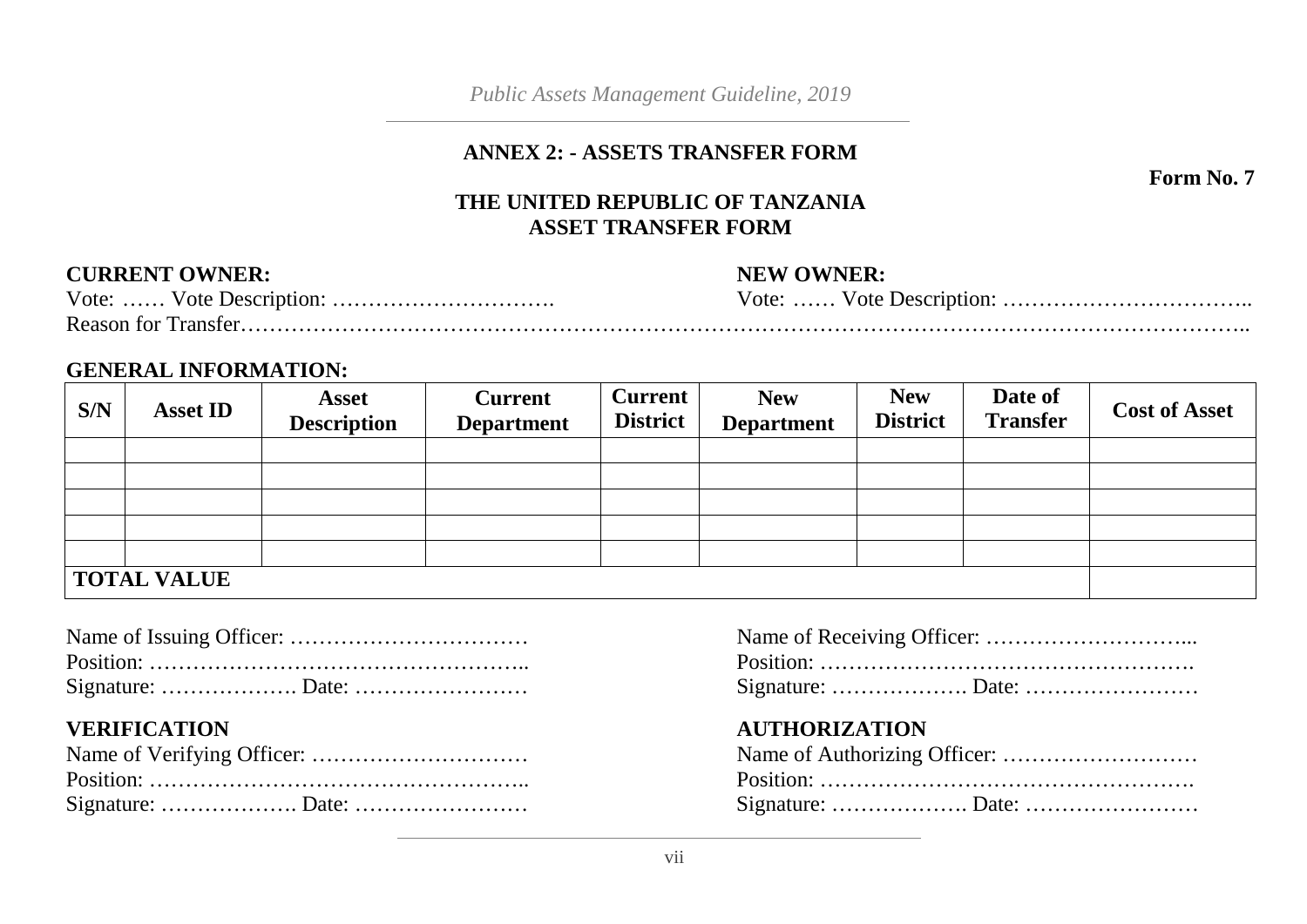#### **ANNEX 3: ECONOMIC LIFE (EL)**

The asset economic life is projected in ranges as follows; -

| <b>Asset Category</b>                                          | <b>Economic Life (yrs)</b> |  |
|----------------------------------------------------------------|----------------------------|--|
| <b>Administration assets</b>                                   |                            |  |
| Leasehold land                                                 | Over the lease term        |  |
| <b>Buildings</b>                                               |                            |  |
| Residential                                                    | 50                         |  |
| School                                                         | 75                         |  |
| Hospital                                                       | 60                         |  |
| Office                                                         | 50                         |  |
| Dwelling                                                       | 50                         |  |
| <b>Plant and Machinery</b>                                     | 15                         |  |
| <b>Furniture and Fixture</b>                                   | 5                          |  |
| Office Equipment                                               | 5                          |  |
|                                                                |                            |  |
| <b>Motor Vehicles</b>                                          |                            |  |
| Heavy duty (5 tons and above)                                  | 10                         |  |
| Light duty (below 5 tons)                                      | 5                          |  |
| Motor Cycle                                                    | 7                          |  |
| Computer (Desk tops and Laptops)                               | $\overline{4}$             |  |
| Video Conference Equipment                                     | $\overline{4}$             |  |
| <b>Servers</b>                                                 | 7                          |  |
| Network/Telecom Equipment                                      | 7                          |  |
| <b>Equipment Racks</b>                                         | 10                         |  |
| Other equipment (with purchase value> or = $$50,000$ )         | 10                         |  |
| <b>Automated File Storage Equipment</b>                        | 7                          |  |
| Equipment for production, storage and viewing of<br>microforms | 7                          |  |
| Document processing equipment (Photocopies, mail               |                            |  |
| handling equipment, check handling equipment and               | 7                          |  |
| shredders)                                                     |                            |  |
| Television studio, cameras and other photographic              | $\overline{7}$             |  |
| equipment                                                      | 7                          |  |
| Uninterruptible power supplies (UPS)                           |                            |  |
| <b>Infrastructural assets</b>                                  |                            |  |
| Leasehold land                                                 | Over the Lease Term        |  |
|                                                                |                            |  |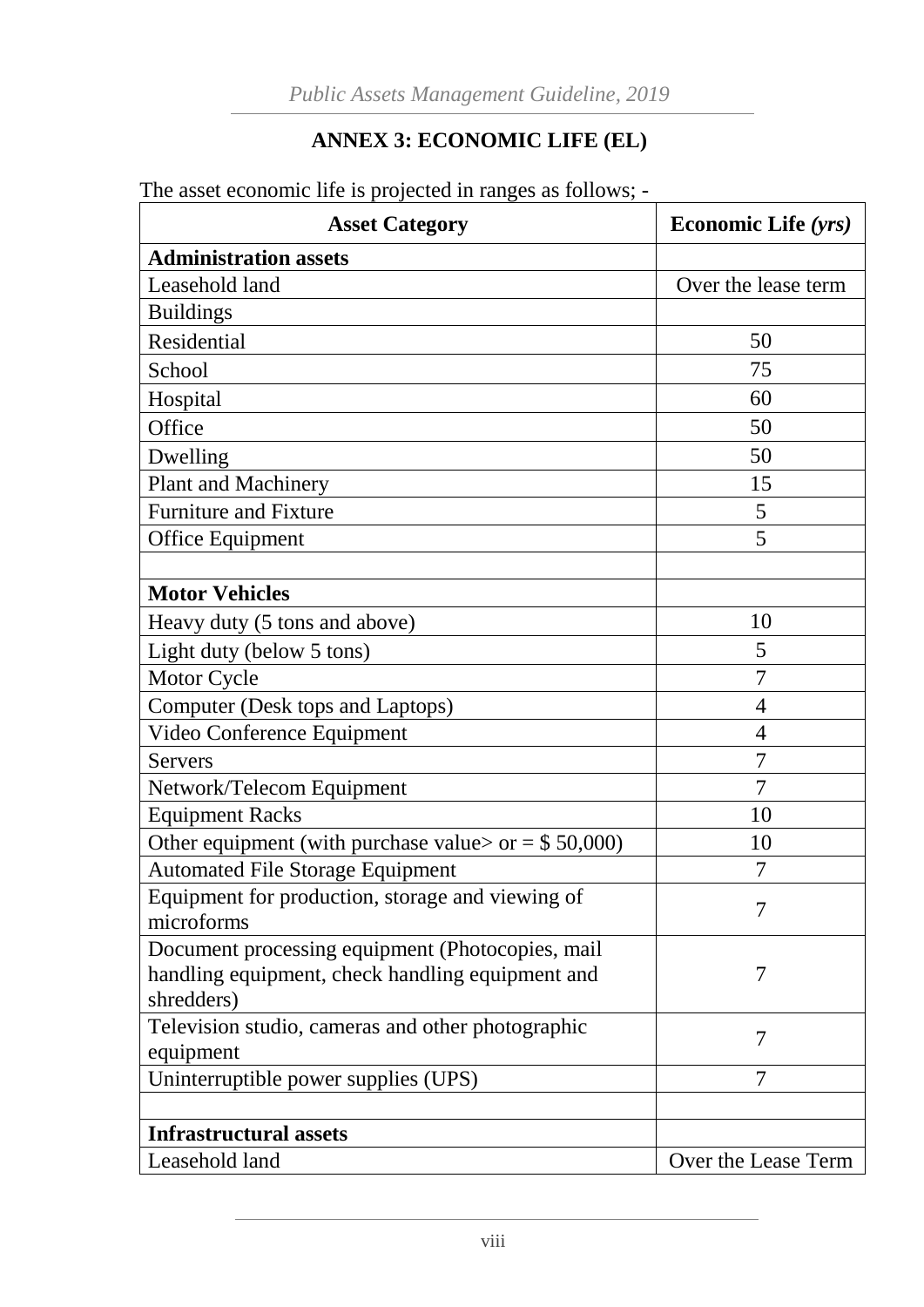| <b>Asset Category</b>                                                        | <b>Economic Life (yrs)</b>                               |
|------------------------------------------------------------------------------|----------------------------------------------------------|
| <b>Roads</b>                                                                 |                                                          |
| Gravel roads                                                                 | $\overline{4}$                                           |
| Tarmac Roads-Asphalt                                                         | 10                                                       |
| Tarmac Roads – Surface Dressing                                              | 7                                                        |
| Earth Roads (initial cost) and culverts/Drifts                               | Entity judgment<br>depending on the<br>type of the Earth |
| Aircraft runways                                                             | 20                                                       |
|                                                                              |                                                          |
| <b>Bridges</b>                                                               |                                                          |
| <b>Wooden Bridges</b>                                                        | $\overline{2}$                                           |
| <b>Concrete Bridges</b>                                                      | 100                                                      |
| <b>Steel Bridges</b>                                                         | 50                                                       |
| <b>Concrete Culverts</b>                                                     | 50                                                       |
| <b>Steel Culverts</b>                                                        | 20                                                       |
| Drifts – vented (with steel pipes)                                           | 20                                                       |
| Drifts – Concrete (solid)                                                    | 50                                                       |
|                                                                              |                                                          |
| <b>Buildings</b>                                                             |                                                          |
| Residential                                                                  | 50                                                       |
| School                                                                       | 75                                                       |
| Hospital                                                                     | 60                                                       |
| Office                                                                       | 50                                                       |
| Dwelling                                                                     | 50                                                       |
| <b>Shallow Wells</b>                                                         | 15                                                       |
| <b>Boreholes</b>                                                             | 15                                                       |
| <b>Sewerage Systems</b>                                                      | 15                                                       |
| <b>Water Systems</b>                                                         | 15                                                       |
| <b>Drainage Systems</b>                                                      | 15                                                       |
| <b>Agriculture and Livestock Extension Systems</b>                           | 25                                                       |
| Plant and Machinery (e.g. Caterpillar, Excavator, Heavy<br>Generators, etc.) | 15                                                       |
| Furniture, Fixture and Equipment                                             | 10                                                       |
|                                                                              |                                                          |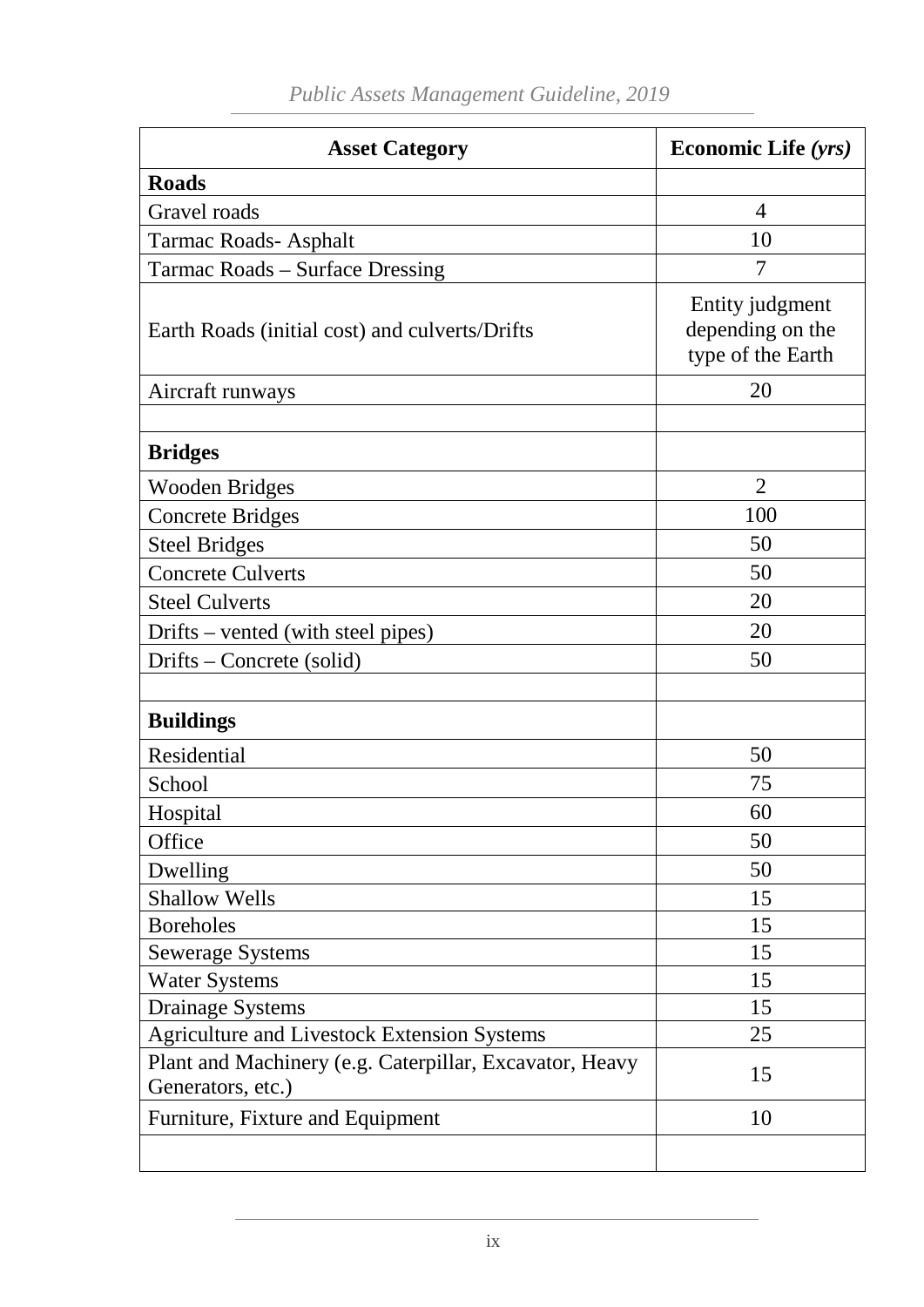| <b>Asset Category</b>                                                                      | <b>Economic Life (yrs)</b> |  |
|--------------------------------------------------------------------------------------------|----------------------------|--|
| <b>Motor Vehicles</b>                                                                      |                            |  |
| Heavy duty (5 tons and above)                                                              | 10                         |  |
| Light duty (below 5 tons)                                                                  | 5                          |  |
| Motor Cycle                                                                                | $\overline{7}$             |  |
| <b>Computer Hardware</b>                                                                   | 5                          |  |
| <b>Ships</b>                                                                               | 50                         |  |
| <b>Ferries and Boats</b>                                                                   | 25                         |  |
| Tractor                                                                                    | 10                         |  |
| Aircraft (G550)                                                                            | 40,000 flight hours        |  |
| Aircraft (Fokker 28)                                                                       | 90,000 flight hours        |  |
| Aircraft (Fokker 30)                                                                       | 90,000 flight hours        |  |
| Piper Navajo PA 31                                                                         | 11,000 flight hours        |  |
| <b>Bombardier CRJ 200</b>                                                                  | 12,000 flight hours        |  |
| Bombardier Global 6000                                                                     | 12,000 flight hours        |  |
| <b>Drill Rings</b>                                                                         | 10                         |  |
| Compressors (used for drilling Dams)                                                       | 10                         |  |
| <b>Excavator (used for Drilling Dams)</b>                                                  | 10                         |  |
| <b>Bull Dowser</b>                                                                         | 10                         |  |
| <b>Sheep Foot Roller</b>                                                                   | 10                         |  |
| Boreholes (0 - 200 meters) - Hand Pumped Well                                              | 30                         |  |
| Shallow wells (0-100 meters) Hand Pumped Well                                              | 40                         |  |
| Large Dam Earth fill $(15{\text -}20 \text{ meters} > 1,000,000 \text{ cubic})$<br>meters) | 25                         |  |
| Medium Dam Earth fill (5 - 15 meters - 250,000-<br>1,000,000 cubic meters)                 | 20                         |  |
| Small Dam (Chaco) Earth $\text{fill} > 5$ meters 25,000-250,000<br>cubic meters            | 20                         |  |
| Sub surface Dam Concrete or masonry 3-10 meters<br>$45,000 - 150,000$ cubic meters         | 40                         |  |
| Locomotives                                                                                | 25                         |  |
| <b>Rolling Stock</b>                                                                       | 35                         |  |
| Telecom & Signaling                                                                        | 25                         |  |
| Permanent way (for locomotives)                                                            | 40                         |  |
| Bridges & Culverts (for locomotives)                                                       | 60                         |  |